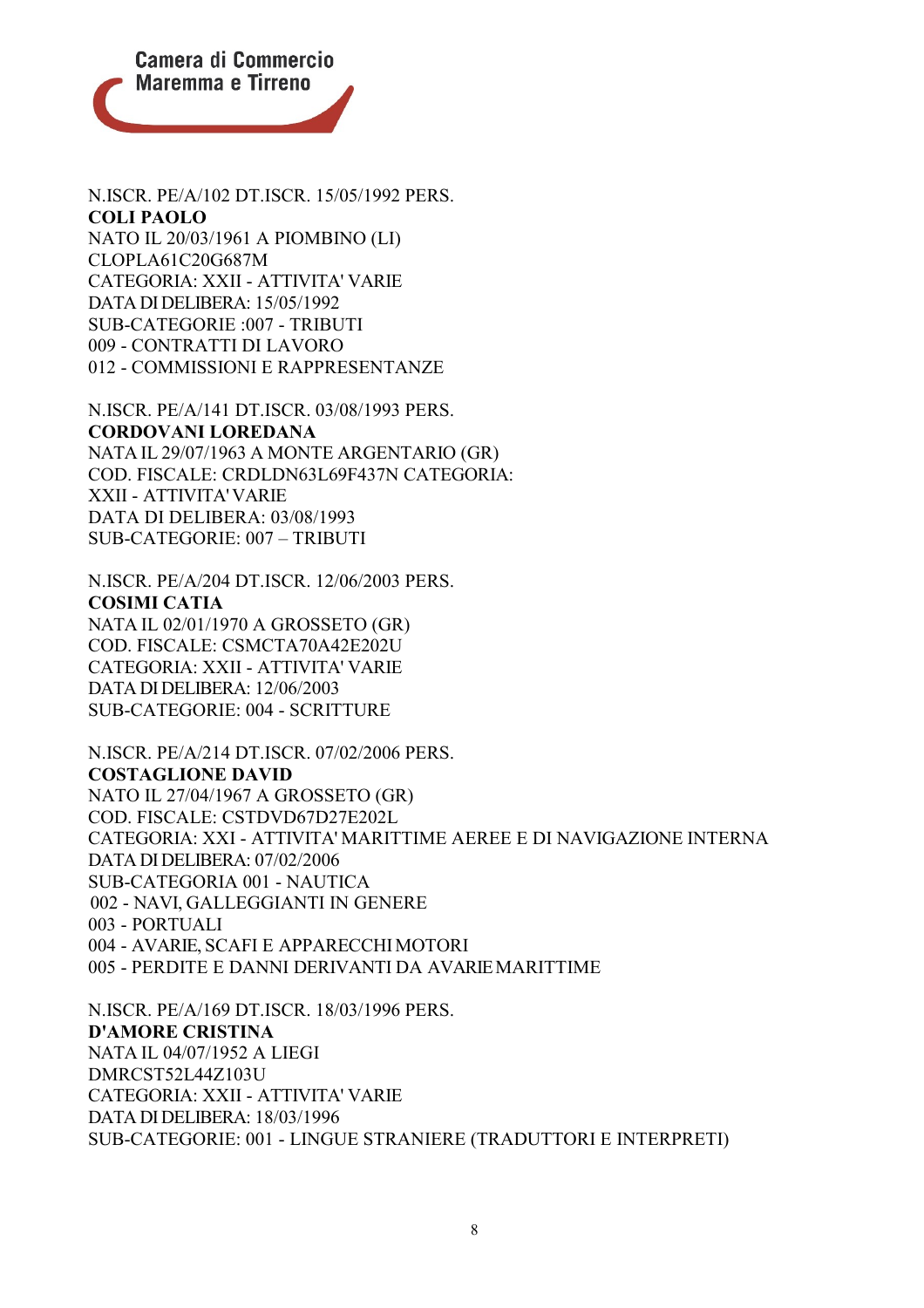

N.ISCR. PE/A/228 DT.ISCR. 02/09/2009 PERS. **DAVID ANNALISA** NATA IL 01/12/1970 A TARQUINIA (VT) COD. FISCALE: DVDNLS70T41D024Q CATEGORIA: XXII - ATTIVITA' VARIE DATA DI DELIBERA: 02/09/2009 SUB-CATEGORIE: 001 - LINGUE STRANIERE (TRADUTTORI E INTERPRETI)

N.ISCR. PE/A/139 DT.ISCR. 03/08/1993 PERS. DI **GIACOPO GOFFREDO** NATO IL 07/10/1956 A CAMPLI (TE) COD. FISCALE: DGCGFR56R07B515W CATEGORIA: XXII - ATTIVITA' VARIE DATA DI DELIBERA: 03/08/1993 SUB-CATEGORIE: 007 – TRIBUTI

N.ISCR. PE/A/191 DT.ISCR. 27/12/2000 PERS. DI **LORENZO LUCIO** NATO IL 26/05/1942 A VENEZIA (VE) COD. FISCALE: DLRLCU42E26L736P SUB CAYEGORIE: XXI - ATTIVITA' MARITTIME AEREE E DI NAVIGAZIONE INTERNA DATA DI DELIBERA: 27/12/2000 001 - NAUTICA 002 - NAVI, GALLEGGIANTI IN GENERE 005 - PERDITE E DANNI DERIVANTI DA AVARIE MARITTIME

N.ISCR. PE/A/237 DT.ISCR. 18/11/2011 PERS. **DONNINI RICCARDO** NATO IL 06/11/1973 A GROSSETO (GR) COD. FISCALE: DNNRCR73S06E202K CATEGORIA: XXII - ATTIVITA' VARIE DATA DI DELIBERA: 18/11/2011 SUB-CATEGORIE: 020 - PERITI IN STIMA E VALUTAZIONE DI IMMOBILI

N.ISCR. PE/A/186 DT.ISCR. 18/05/1999 PERS. **FARABEGOLI DARIO** NATO IL 16/04/1963 A ROMA (RM) COD. FISCALE: FRBDRA63D16H501Y CATEGORIA: XXI - ATTIVITA' MARITTIME AEREE E DI NAVIGAZIONE INTERNA DATA DI DELIBERA: 18/05/1999 SUB CATEGORIE :001 - NAUTICA 002 - NAVI, GALLEGGIANTI IN GENERE 004 - AVARIE, SCAFI E APPARECCHIMOTORI 005 - PERDITE E DANNI DERIVANTI DA AVARIEMARITTIME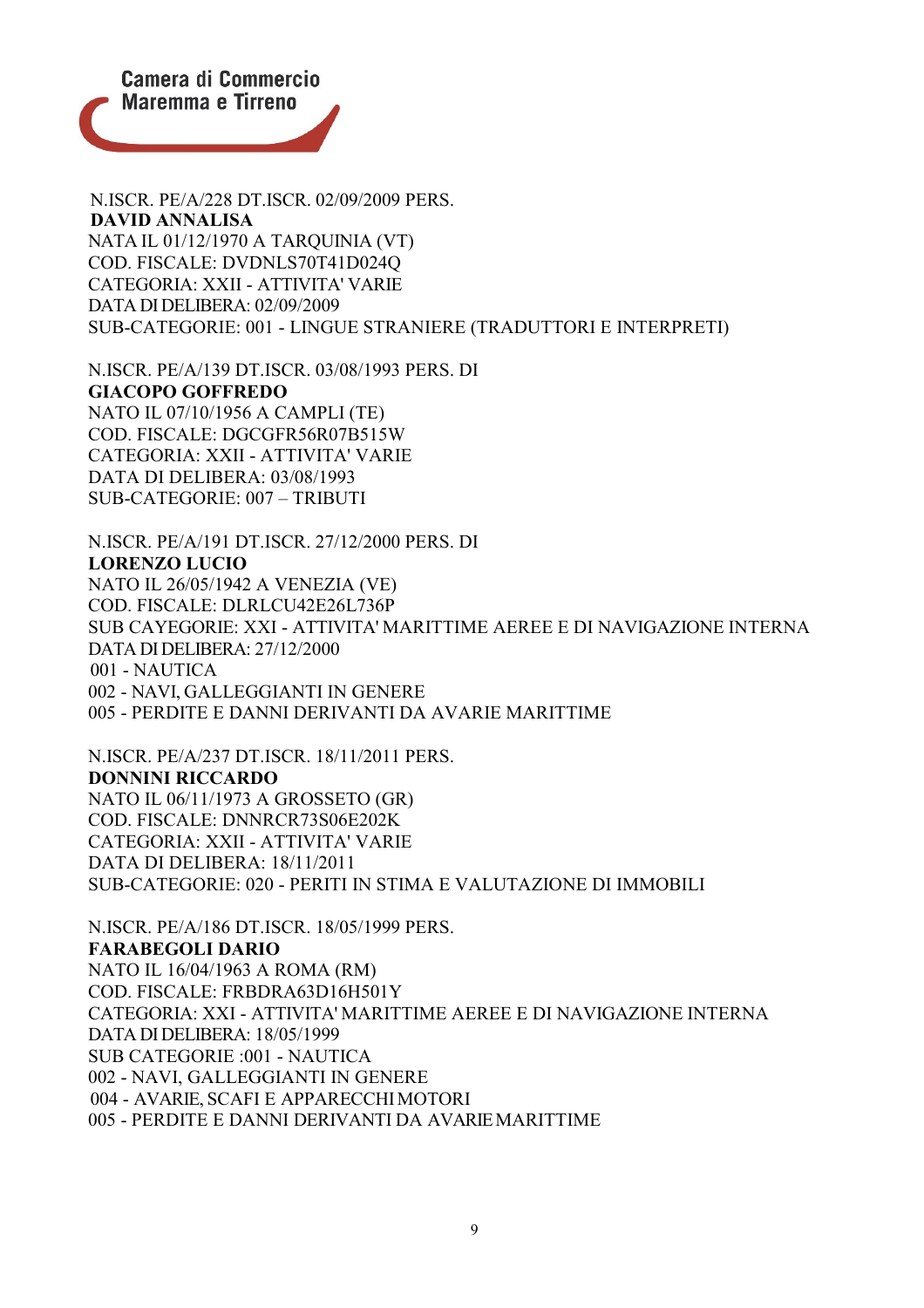

N.ISCR. PE/A/228 DT.ISCR. 02/09/2009 PERS. **FAVILLI MARCO** NATO IL 22/09/1957 A GROSSETO (GR) FVLMRC57P22E202A CATEGORIA: XXII - ATTIVITA' VARIE DATA DI DELIBERA: 10/03/1993 SUB-CATEGORIE: 007 – TRIBUTI

N.ISCR. PE/A/103 DT.ISCR. 15/05/1992 PERS. **FINI STEFANO** NATO IL 27/12/1960 A GROSSETO (GR) COD. FISCALE: FNISFN60T27E202V CATEGORIA: XXII - ATTIVITA' VARIE DATA DI DELIBERA: 15/05/1992 SUB CATEGORIE 007 - TRIBUTI 009 - CONTRATTI DI LAVORO 012 - COMMISSIONI E RAPPRESENTANZE

N.ISCR. PE/A/236 DT.ISCR. 18/11/2011 PERS. **FONDI ALBERTA** NATA IL 05/11/1951 A GAVORRANO (GR) COD. FISCALE: FNDLRT51S45D948F CATEGORIA: XXII - ATTIVITA' VARIE DATA DI DELIBERA: 18/11/2011 SUB-CATEGORIE: 020 - PERITI IN STIMA E VALUTAZIONE DI IMMOBILI

N.ISCR. PE/A/95 DT.ISCR. 18/04/1991 PERS. **FORTUNATI FRANCESCO** NATO IL 12/02/1944 A GAVORRANO (GR) COD. FISCALE: FRTFNC44B12D948H CATEGORIA: XXII - ATTIVITA' VARIE DATA DI DELIBERA: 18/04/1991 SUB-CATEGORIE: 008 – DOGANA

N.ISCR. PE/A/224 DT.ISCR. 17/12/2008 PERS. **FRANCHI SIMONE** NATO IL 25/04/1972 A GROSSETO (GR) FRNSMN72D25E202Y CATEGORIA: IX - MECCANICA ELETTROTECNICA OTTICA E PREZIOSI DATA DI DELIBERA: 17/12/2008 SUB: CATEGORIA 59A - COMPONENTI DEI SISTEMA DI ELABORAZIONE DATI (HARDWARE) 59B - PROCEDURE E PROGRAMMI DI ELABORAZIONE (SOFTWARE)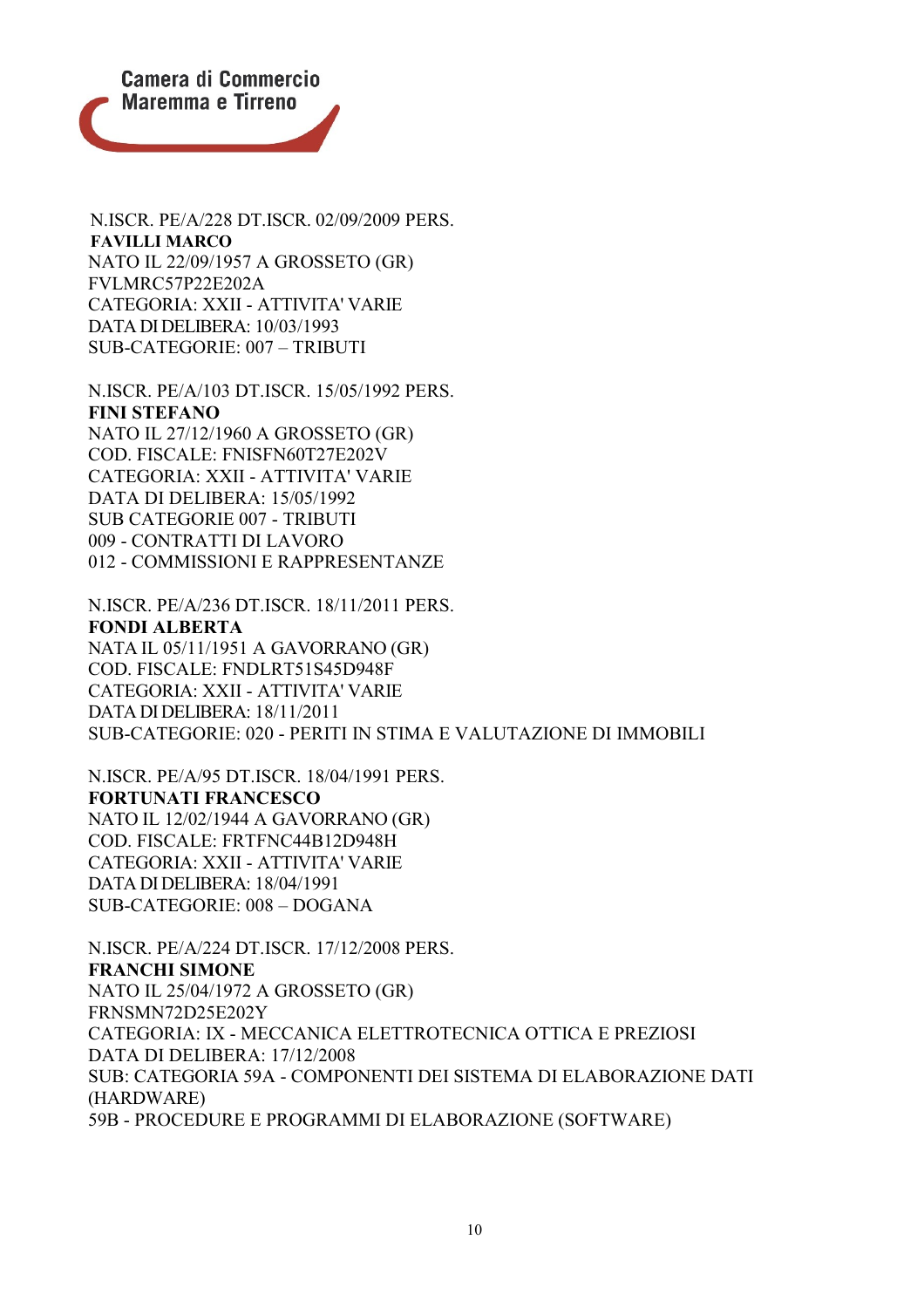

N.ISCR. PE/A/228 DT.ISCR. 02/09/2009 PERS. **FRAZAO GUIMARAES ANGELA** NATO IL 04/01/1955 A RIO DE JANEIRO () COD. FISCALE: FRZNGL55A44Z602N CATEGORIA: XXII - ATTIVITA' VARIE DATA DI DELIBERA: 28/01/1994 SUB-CATEGORIE: 001 - LINGUE STRANIERE (TRADUTTORI E INTERPRETI)

N.ISCR. PE/A/94 DT.ISCR. 18/04/1991 PERS. **FUNGHI FRANCESCO** NATO IL 23/04/1945 A SORANO (GR) COD. FISCALE: FNGFNC45D23I841Z CATEGORIA: XXII - ATTIVITA' VARIE DATA DI DELIBERA: 18/04/1991 SUB-CATEGORIE: 007 – TRIBUTI

N.ISCR. PE/A/99 DT.ISCR. 15/05/1992 PERS. **GIORGI GRAZIANO** NATO IL 03/10/1959 A GROSSETO (GR) COD. FISCALE: GRGGZN59R03E202K CATEGORIA: XXII - ATTIVITA' VARIE DATA DI DELIBERA: 15/05/1992 SUB-CATEGORIE: 007 – TRIBUTI

N.ISCR. PE/A/123 DT.ISCR. 04/06/1993 PERS. **GIULIANI MARIE SYLVIE** NATA IL 02/02/1951 A ANGLES () COD. FISCALE: GLNMSY51B42Z110O CATEGORIA: XXII - ATTIVITA' VARIE DATA DI DELIBERA: 16/03/2009 SUB-CATEGORIE: 014 – FILATELIA

N.ISCR. PE/A/227 DT.ISCR. 16/03/2009 PERS. **GIUSTI CORRADO** NATO IL 28/04/1958 A GROSSETO (GR) COD. FISCALE: GSTCRD58D28E202T

CATEGORIA: XXII - ATTIVITA' VARIE DATA DI DELIBERA: 27/03/1990 SUB CATEGORIA 007 - TRIBUTI 013 - GESTIONE DI SERVIZIO

N.ISCR. PE/A/67 DT.ISCR. 27/03/1990 PERS. **GIUSTI MARCO** NATO IL 11/06/1960 A VENEZIA (VE) COD. FISCALE: GSTMRC60H11L736S CATEGORIA: XXII - ATTIVITA' VARIE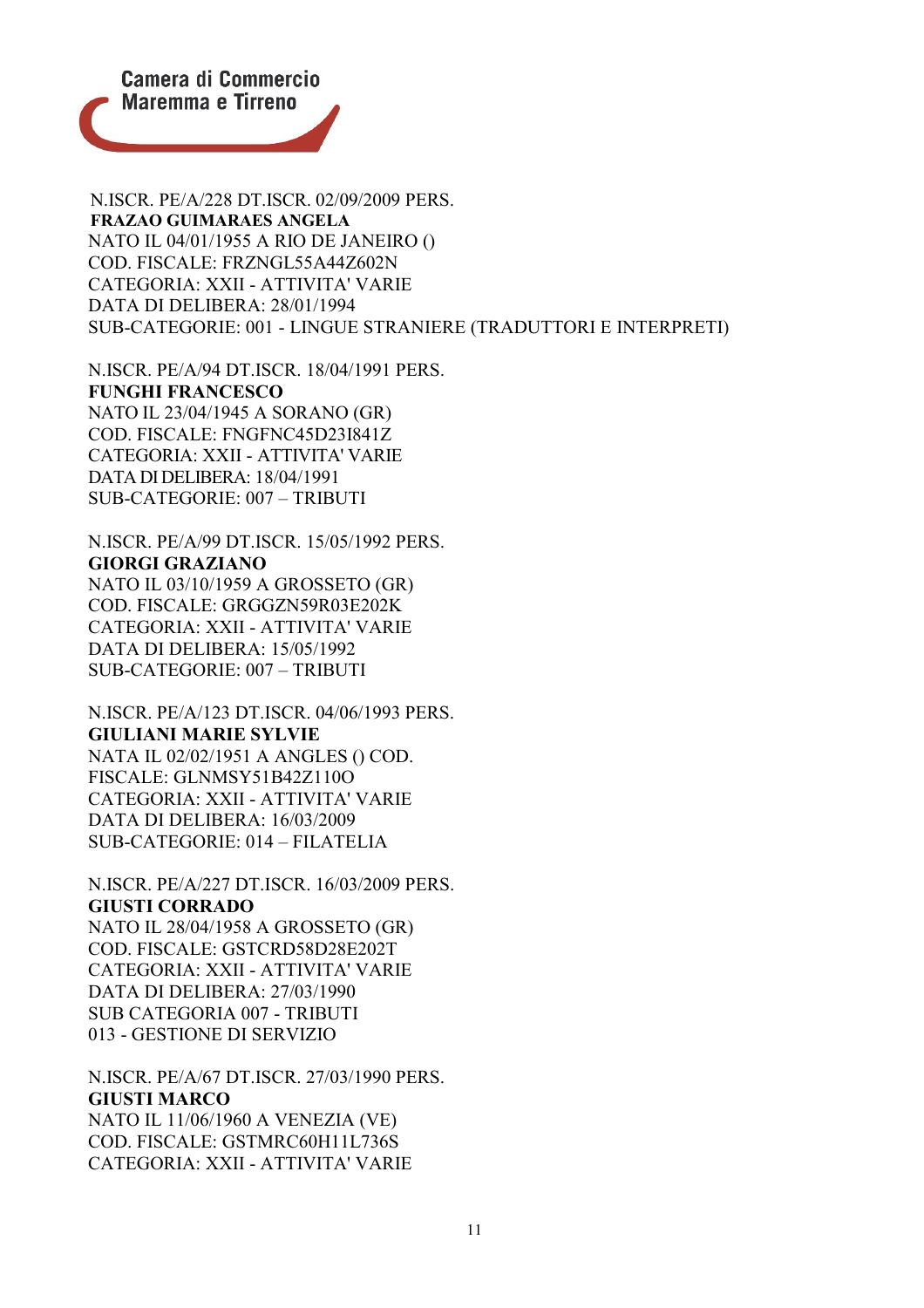

DATA DI DELIBERA: 27/03/1990 SUB CATEGORIAE 007 - TRIBUTI 013 - GESTIONE DI SERVIZIO

N.ISCR. PE/A/244 DT.ISCR. 12/10/2012 PERS. **GRIMALDI GUIDO** NATO IL 15/08/1963 A MARANO DI NAPOLI (NA) COD. FISCALE: GRMGDU63M15E906R CATEGORIA: XXI - ATTIVITA' MARITTIME AEREE E DI NAVIGAZIONE INTERNA DATA DI DELIBERA: 12/10/2012 SUB-CATEGORIE: 002 - NAVI, GALLEGGIANTI IN GENERE

N.ISCR. PE/A/87 DT.ISCR. 18/04/1991 PERS. **GUASTI ENZO** NATO IL 31/03/1953 A MONTE ARGENTARIO (GR) COD. FISCALE: GSTNZE53C31F437P CATEGORIA: XXI - ATTIVITA' MARITTIME AEREE E DI NAVIGAZIONE INTERNA DATA DI DELIBERA: 18/04/1991 SUB-CATEGORIE: 001 – NAUTICA

N.ISCR. PE/A/101 DT.ISCR. 15/05/1992 PERS. **GUAZZEROTTI MARCELLO** NATO IL 06/10/1959 A GROSSETO (GR) COD. FISCALE: GZZMCL59R06E202U CATEGORIA: XXII - ATTIVITA' VARIE DATA DI DELIBERA: 15/05/1992 SUB CATEGORIE 007 - TRIBUTI 009 - CONTRATTI DI LAVORO

N.ISCR. PE/A/56 DT.ISCR. 07/09/1987 PERS. **GUERRINI ALESSANDRO** NATO IL 23/11/1952 A ROMA (RM) COD. FISCALE: GRRLSN52S23H501C CATEGORIA: XXII - ATTIVITA' VARIE DATA DI DELIBERA: 07/09/1987 SUB-CATEGORIE: 007 - TRIBUTI

N.ISCR. PE/A/69 DT.ISCR. 27/03/1990 PERS. **KLEIN DAVID ANTONIO** NATO IL 13/03/1932 A FIUME () COD. FISCALE: KLNDDN32C13D620V CATEGORIA: XXI - ATTIVITA' MARITTIME AEREE E DI NAVIGAZIONE INTERNA DATA DI DELIBERA: 27/03/1990 SUB-CATEGORIE: 006 – AEREONAUTICA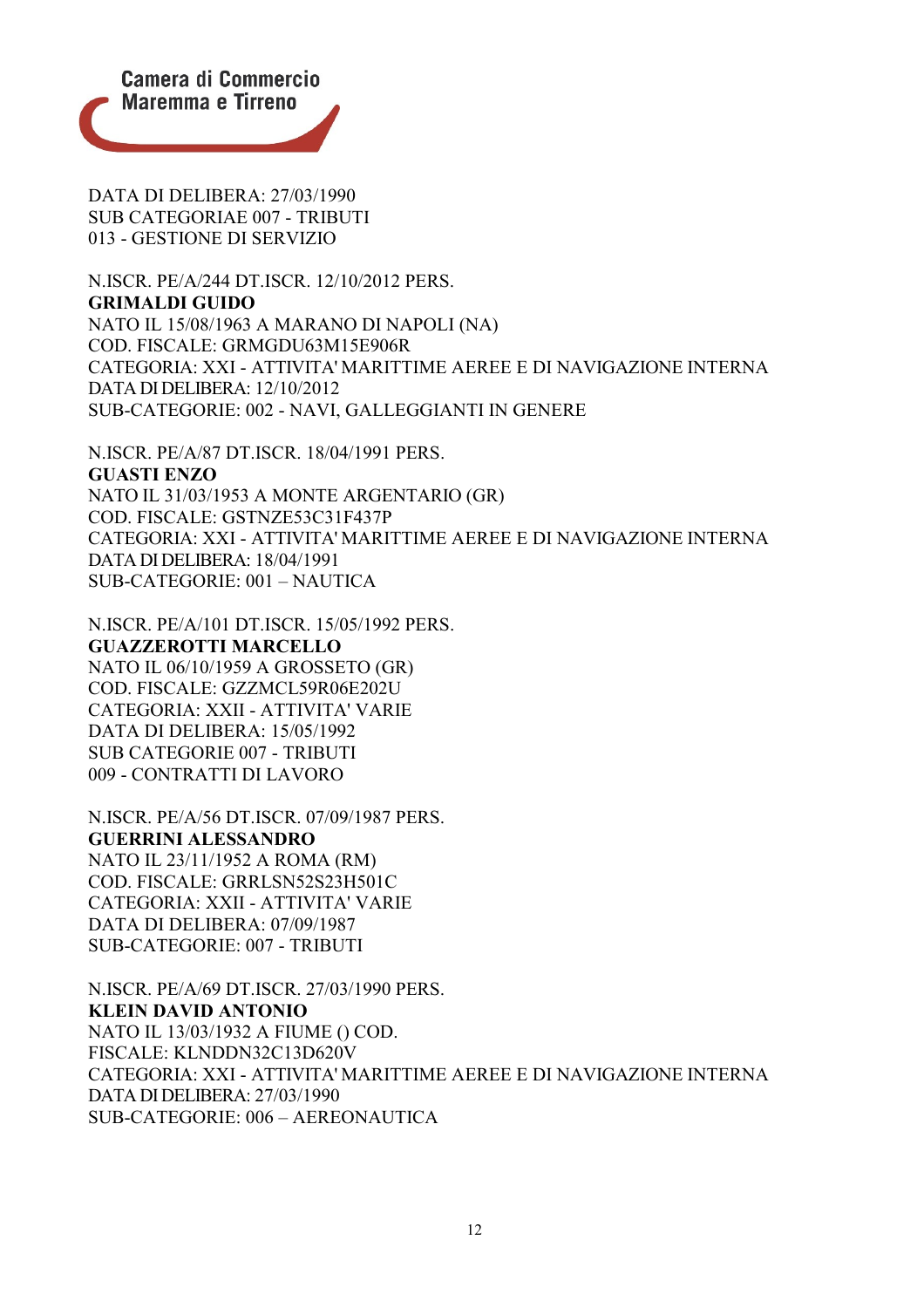

N.ISCR. PE/A/68 DT.ISCR. 27/03/1990 PERS. **LOFFREDO PAOLO** NATO IL 22/05/1959 A ORBETELLO (GR) COD. FISCALE: LFFPLA59E22G088J CATEGORIA: XXI - ATTIVITA' MARITTIME AEREE E DI NAVIGAZIONE INTERNA DATA DI DELIBERA: 27/03/1990 SUB CATEGORIE: 001 - NAUTICA 004 - AVARIE, SCAFI E APPARECCHIMOTORI 005 - PERDITE E DANNI DERIVANTI DA AVARIEMARITTIME

N.ISCR. PE/A/223 DT.ISCR. 17/12/2008 PERS. **LUCARINI ALESSANDRO** NATO IL 01/01/1957 A ROMA (RM) LCRLSN57A01H501N CATEGORIA: XXI - ATTIVITA' MARITTIME AEREE E DI NAVIGAZIONE INTERNA DATA DI DELIBERA: 17/12/2008 001 - NAUTICA 003 - PORTUALI

N.ISCR. PE/A/152 DT.ISCR. 08/11/1993 PERS. **MAGI MAURO** NATO IL 28/04/1951 A GROSSETO (GR) COD. FISCALE: MGAMRA51D28E202X CATEGORIA: XIII - COSTRUZIONI EDILI DATA DELIBERA: 08/11/1993 006 - COSTRUZIONI STRADALI E FERROVIARIE 010 - CALCE, CEMENTO, GESSO, LATERIZI E REFRATTARI 017 - ASFALTI, CATRAME, BITUMI ED ISOLANTI SUB-CATEGORIE: 2) CATEGORIA: XIII - COSTRUZIONI EDILI DATA DELIBERA: 01/07/1994 001 - COSTRUZIONI PER USO ABITAZIONE 002 - COSTRUZIONI PER USO INDUSTRIALE 003 - COSTRUZIONI PER USOAGRICOLO 004 - COSTRUZIONI IDRAULICHE 005 - COSTRUZIONI IN CEMENTO ARMATO 007 - TERRENI FABBRICABILI 008 - IRRIGAZIONI E DIRITTI D'ACQUA 009 - CONDUTTURE IDRAULICHE PER TERRENI 011 - PAVIMENTI IN GENERE 012 - LEGNAME IN GENERE 013 - PIETRE, MARMI E CEMENTI DECORATIVI 014 - DECORAZIONI IN PITTURE, TINTEGGIATURE, VERNICIATURE 015 - CERAMICHE DECORATIVE 016 - FERRAMENTA ED ALTRE OPERE IN FERRO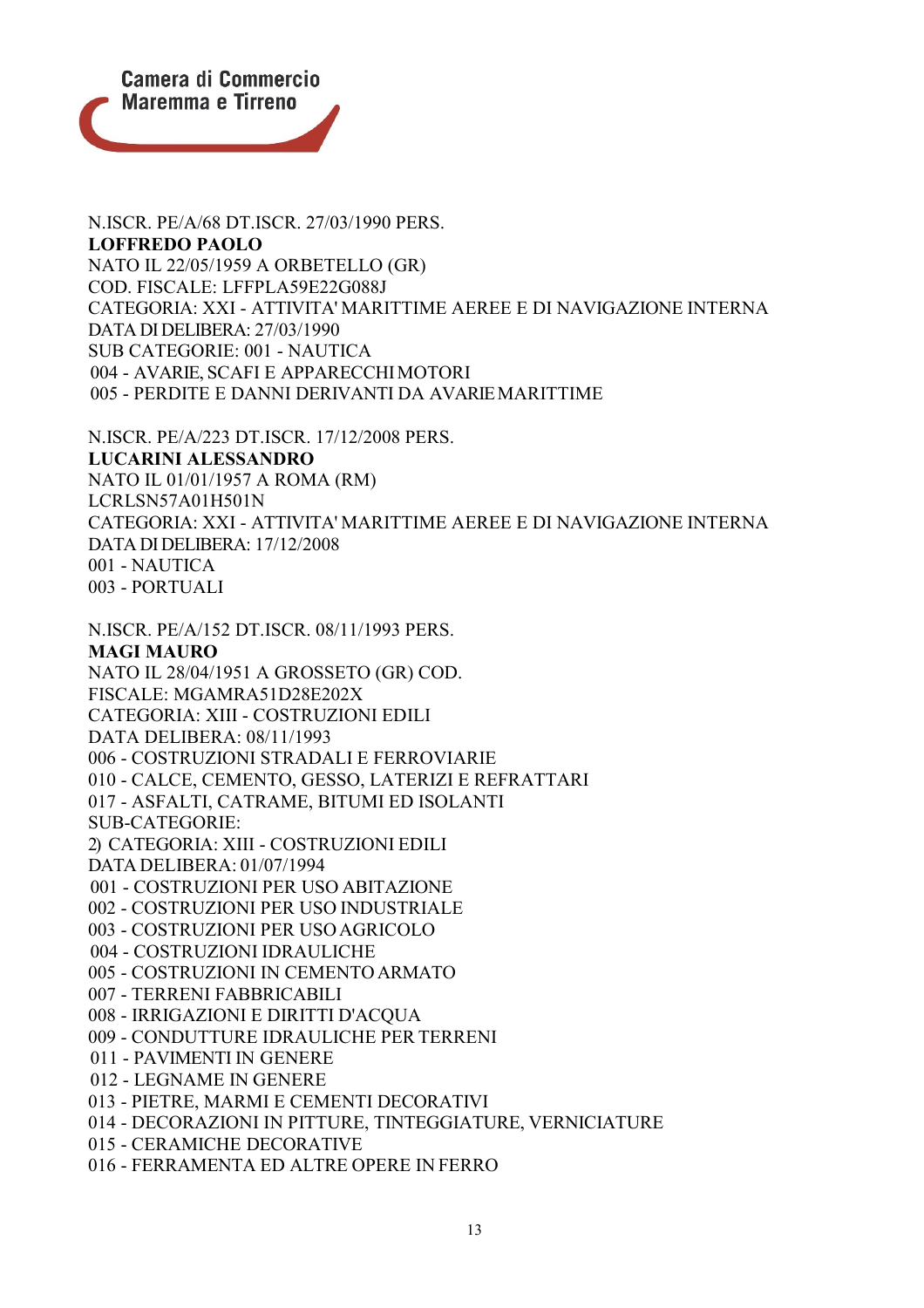

018 - LINOLEUM - CARTE DA PARATI ED AFFINI 019 - IMPIANTI, FOGNATURE E FOSSE DEPURATIVE 020 - OPERE MARITTIME, FLUVIALI E LACUALI SUB-CATEGORIE: 3) CATEGORIA: XV - INDUSTRIE ESTRATTIVE DATA DELIBERA: 01/07/1994 SUB-CATEGORIE: 009 - SABBIE DI FIUME, GHIAIA E PIETRISCO

N.ISCR. PE/A/114 DT.ISCR. 10/03/1993 PERS. **MANTIGLIONI ROBERTO** NATO IL 28/10/1939 A GROSSETO (GR) COD. FISCALE: MNTRRT39R28E202S CATEGORIA: XXII - ATTIVITA' VARIE DATA DI DELIBERA: 10/03/1993 SUB-CATEGORIE: 007 – TRIBUTI

\*N.ISCR. PE/A/248 DT.ISCR. 05/08/2014 PERS. **MARCONCINI MARZIA** NATA IL 30/12/1973 A CASCINA (PI) COD. FISCALE: MRCMRZ73T70B950Z RESIDENZA: VIA MARCONI 5 58022 FOLLONICA (GR) CATEGORIA: XXII - ATTIVITA' VARIE DATA DELIBERA: 05/08/2014 SUB-CATEGORIE: 003 - ANTICHITA' - OGGETTI D'ARTE CATEGORIA: XXII - ATTIVITA' VARIE DATA DELIBERA: 05/08/2014 SUB-CATEGORIE: 014 - FILATELIA

N.ISCR. PE/A/71 DT.ISCR. 27/03/1990 PERS. **MASILLO ROBERTO** NATO IL 09/09/1951 A ORBETELLO (GR) COD. FISCALE: MSLRRT51P09G088A CATEGORIA: XXII - ATTIVITA' VARIE DATA DI DELIBERA: 27/03/1990 SUB-CATEGORIE: 007 – TRIBUTI

N.ISCR. PE/A/218 DT.ISCR. 03/12/2007 PERS. **MATELLI GUIDO MARIA** NATO IL 05/07/1958 A MILANO (MI) COD. FISCALE: MTLGMR58L05F205N CATEGORIA: XXI - ATTIVITA' MARITTIME AEREE E DI NAVIGAZIONE INTERNA DATA DI DELIBERA: 03/12/2007 002 - NAVI, GALLEGGIANTI IN GENERE 004 - AVARIE, SCAFI E APPARECCHI MOTORI CATEGORIA: XXII – ATTIVITA' VARIE DATA DI DELIBERA: 05/05/2017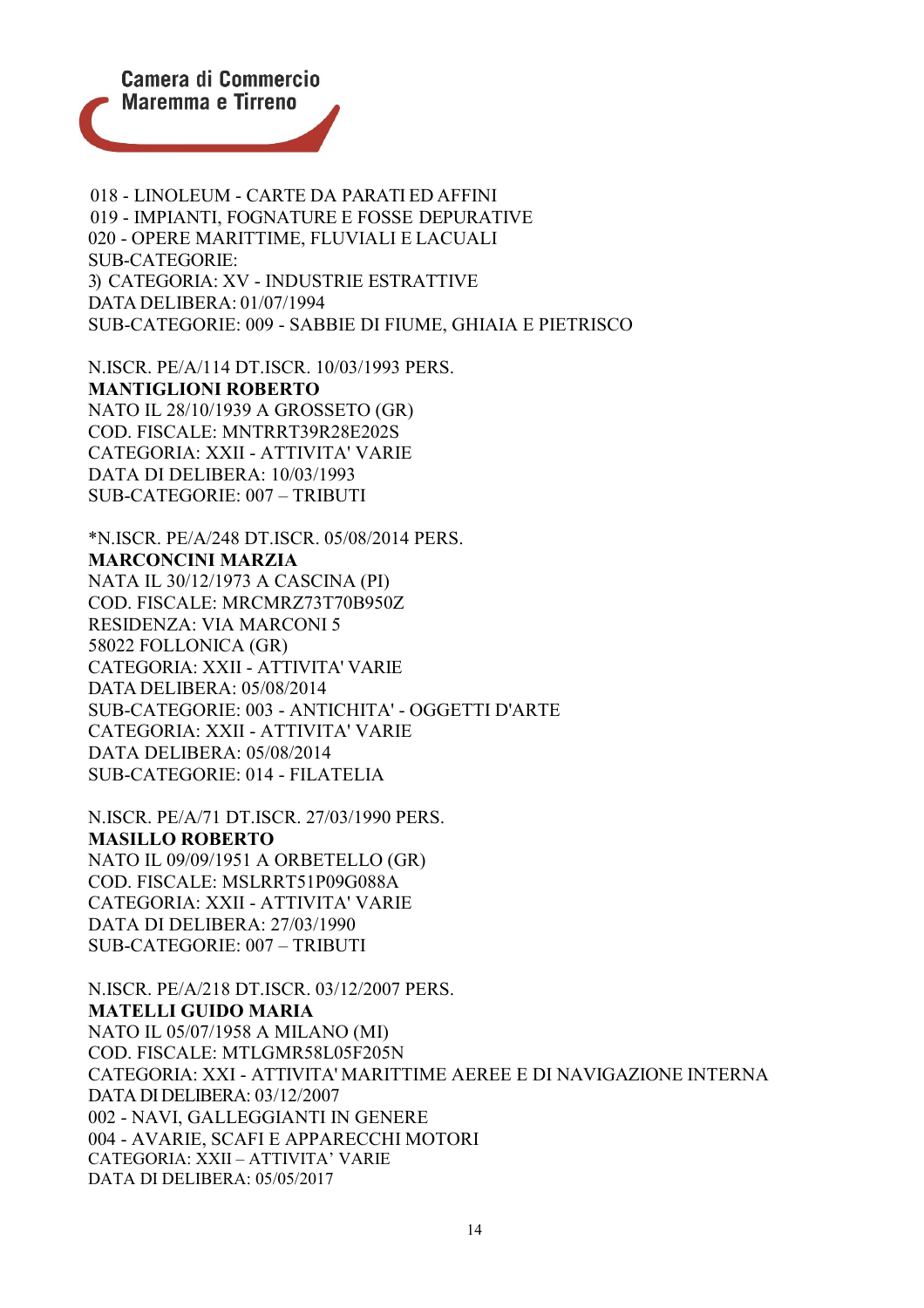

001 - LINGUE STRANIERE (TRADUTTORI ED INTERPRETI) LINGUA FRANCESE

N.ISCR. PE/A/165 DT.ISCR. 07/07/1995 PERS. **MAVICA ARMANDO** NATO IL 26/09/1944 A ORBETELLO (GR) COD. FISCALE: MVCRND44P26G088V CATEGORIA: XXII - ATTIVITA' VARIE DATA DI DELIBERA: 07/07/1995 SUB-CATEGORIE: 020 - PERITI IN STIMA E VALUTAZIONE DI IMMOBILI

N.ISCR. PE/A/246 DT.ISCR. 11/01/2013 PERS. **MERCK CARL MAGNUS** NATO IL 21/06/1945 A () XXII - ATTIVITA' VARIE DATA DI DELIBERA: 11/01/2013 SUB-CATEGORIE: 001 - LINGUE STRANIERE (TRADUTTORI E INTERPRETI)

N.ISCR. PE/A/234 DT.ISCR. 13/10/2011 PERS.

## **MERLINI MAURO**

NATO IL 28/09/1963 A FIRENZE (FI) COD. FISCALE: MRLMRA63P28D612V CATEGORIA: XXI - ATTIVITA' MARITTIME AEREE E DI NAVIGAZIONE INTERNA DATA DI DELIBERA: 13/10/2011 SUB-CATEGORIE :002 - NAVI, GALLEGGIANTI IN GENERE 004 - AVARIE, SCAFI E APPARECCHI MOTORI

N.ISCR. PE/A/190 DT.ISCR. 08/08/2000 PERS. **MICERA CIRO** NATO IL 21/05/1950 A TORRE DEL GRECO (NA) COD. FISCALE: MCRCRI50E21L259I XXI - ATTIVITA' MARITTIME AEREE E DI NAVIGAZIONE INTERNA DATA DI DELIBERA: 08/08/2000 SUB CATEGORIA 001 - NAUTICA 003 - PORTUALI 004 - AVARIE, SCAFI E APPARECCHI MOTORI

N.ISCR. PE/A/150 DT.ISCR. 08/11/1993 PERS. **MILLI MIRELLA** NATA IL 26/03/1961 A GROSSETO (GR) COD. FISCALE: MLLMLL61C66E202M CATEGORIA: XXII - ATTIVITA' VARIE DATA DI DELIBERA: 08/11/1993 SUB-CATEGORIE: 007 – TRIBUTI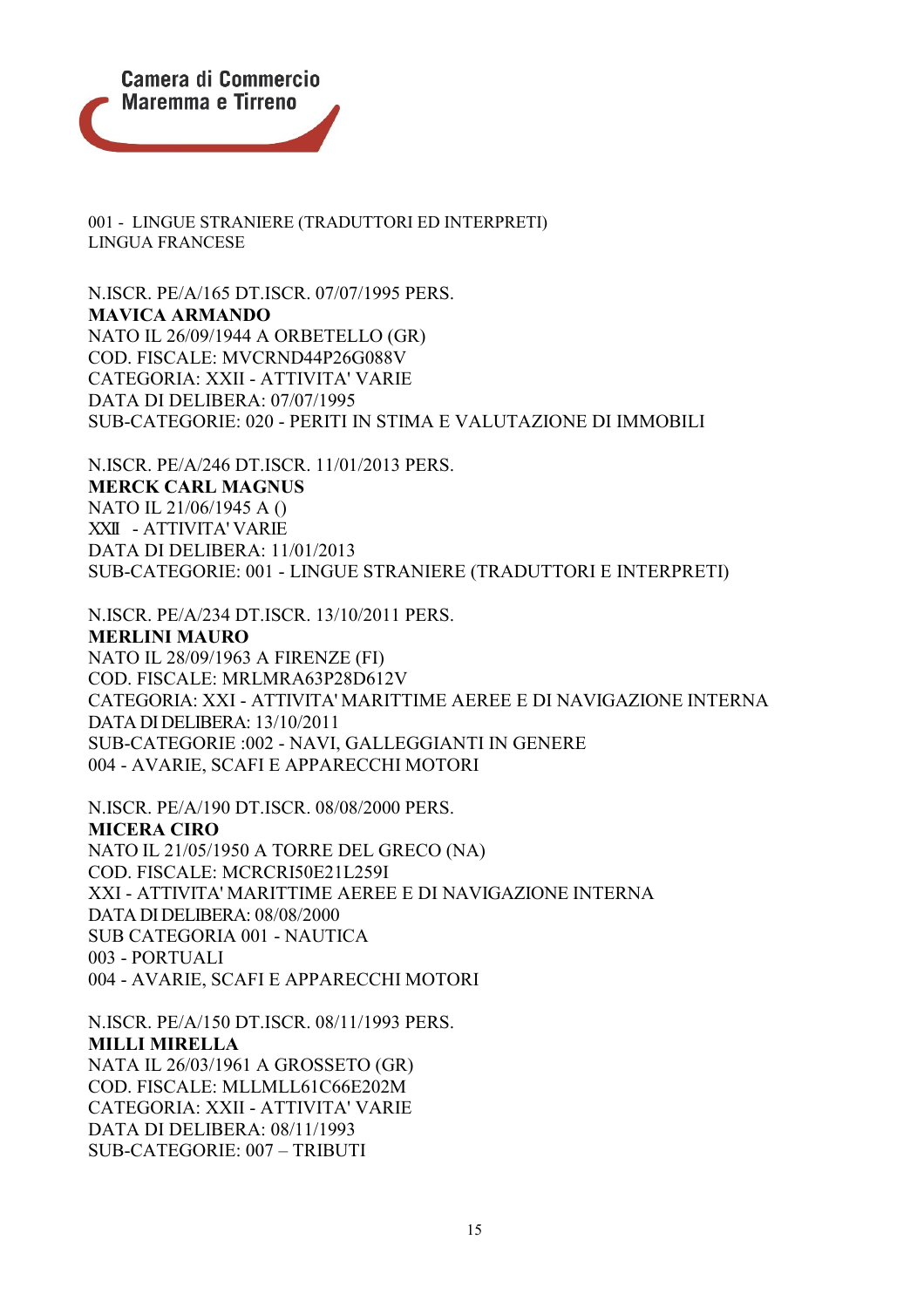

N.ISCR. PE/A/231 DT.ISCR. 21/02/2011 PERS. **MINACCI MARCO** NATO IL 21/04/1980 A SIENA (SI) COD. FISCALE: MNCMRC80D21I726Y CATEGORIA: XXII - ATTIVITA' VARIE

DATA DI DELIBERA: 21/02/2011 SUB-CATEGORIE: 020 - PERITI IN STIMA E VALUTAZIONE DI IMMOBILI

N.ISCR. PE/A/113 DT.ISCR. 10/03/1993 PERS. **MORETTI DANIELE** NATO IL 25/10/1960 A PITIGLIANO (GR) COD. FISCALE: MRTDNL60R25G716E CATEGORIA: XXII - ATTIVITA' VARIE DATA DI DELIBERA: 10/03/1993 SUB-CATEGORIE: 007 – TRIBUTI

N.ISCR. PE/A/143 DT.ISCR. 03/08/1993 PERS. **MORINI MIRCO** NATO IL 18/12/1957 A MANCIANO (GR) COD. FISCALE: MRNMRC57T18E875S CATEGORIA: XXII - ATTIVITA' VARIE DATA DI DELIBERA 03/08/1993 SUB-CATEGORIE: 007 – TRIBUTI

N.ISCR. PE/A/229 DT.ISCR. 02/09/2009 PERS. **MOSCATELLI ENRICO** NATO IL 16/03/1951 A FERRARA (FE) COD. FISCALE: MSCNRC51C16D548I CATEGORIA: XXI - ATTIVITA' MARITTIME AEREE E DI NAVIGAZIONE INTERNA DATA DI DELIBERA: 02/09/2009 SUB CATEGORIE 001 - NAUTICA 002 - NAVI, GALLEGGIANTI IN GENERE 005 - PERDITE E DANNI DERIVANTI DA AVARIE MARITTIME SUB-CATEGORIE:

N.ISCR. PE/A/124 DT.ISCR. 04/06/1993 PERS. **MUGNAINI GIUSEPPE** NATO IL 18/09/1949 A GROSSETO (GR) COD. FISCALE: MGNGPP49P18E202T CATEGORIA: XXII - ATTIVITA' VARIE DATA DI DELIBERA: 04/06/1993 SUB-CATEGORIE: 007 – TRIBUTI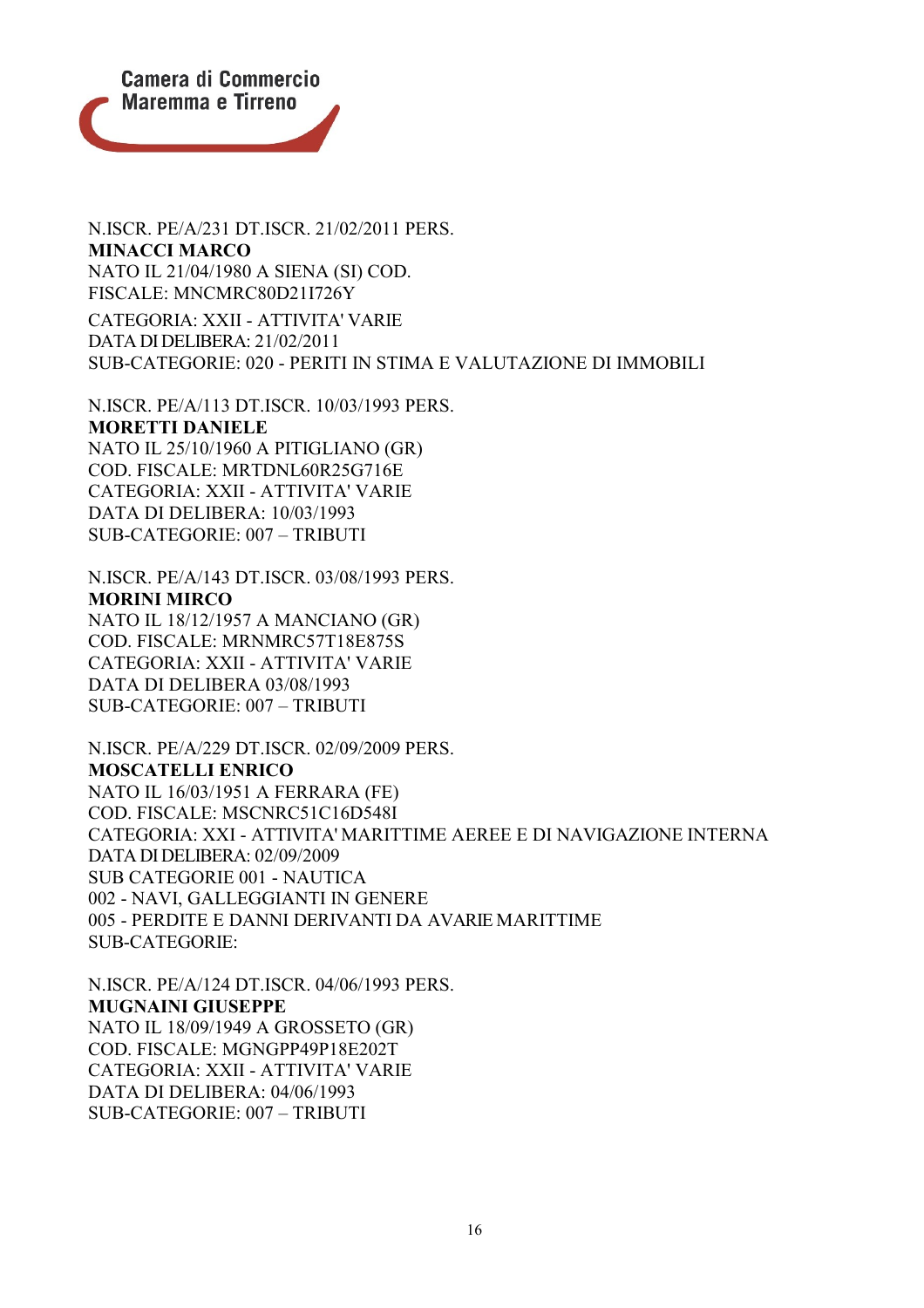

N.ISCR. PE/A/85 DT.ISCR. 18/04/1991 PERS. **NEPI ANDREA** NATO IL 09/09/1959 A GROSSETO (GR) COD. FISCALE: NPENDR59P09E202L CATEGORIA: XX - PREVIDENZA E CREDITO DATA DI DELIBERA: 18/04/1991 SUB CATEGORIE: 001 - TECNICA ASSICURATIVA 002 - LIQUIDAZIONE DANNI 021 - INCENDI 022 - FURTI 024 - AGRICOLI (GRANDINE) 025 - BESTIAME

N.ISCR. PE/A/159 DT.ISCR. 20/12/1994 PERS. **NESTI MARCO** NATO IL 08/04/1957 A GROSSETO (GR) COD. FISCALE: NSTMRC57D08E202E CATEGORIA: XXII - ATTIVITA' VARIE DATA DI DELIBERA: 20/12/1994 SUB-CATEGORIE: 013 - GESTIONE DI SERVIZIO

N.ISCR. PE/A/162 DT.ISCR. 08/04/1995 PERS. **OLIVARI GIULIANO** NATO IL 09/12/1962 A MONTE ARGENTARIO (GR) COD. FISCALE: LVRGLN62T09F437M CATEGORIA: XXI - ATTIVITA' MARITTIME AEREE E DI NAVIGAZIONE INTERNA DATA DI DELIBERA: 08/04/1995 SUB CATEGORIE: 001 - NAUTICA 002 - NAVI, GALLEGGIANTI IN GENERE 003 - PORTUALI 004 - AVARIE, SCAFI E APPARECCHIMOTORI 005 - PERDITE E DANNI DERIVANTI DA AVARIEMARITTIME

N.ISCR. PE/A/72 DT.ISCR. 27/03/1990 PERS. **ORLANDINI ROBERTO** NATO IL 07/03/1956 A GROSSETO (GR) COD. FISCALE: RLNRRT56C07E202I CATEGORIA: XXII - ATTIVITA' VARIE DATA DI DELIBERA: 27/03/1990 SUB-CATEGORIE: 001 - LINGUE STRANIERE (TRADUTTORI E INTERPRETI)

N.ISCR. PE/A/170 DT.ISCR. 18/05/1996 PERS. **PACINI ANNAROSA** NATA IL 20/01/1966 A ORBETELLO (GR) COD. FISCALE: PCNNRS66A60G088X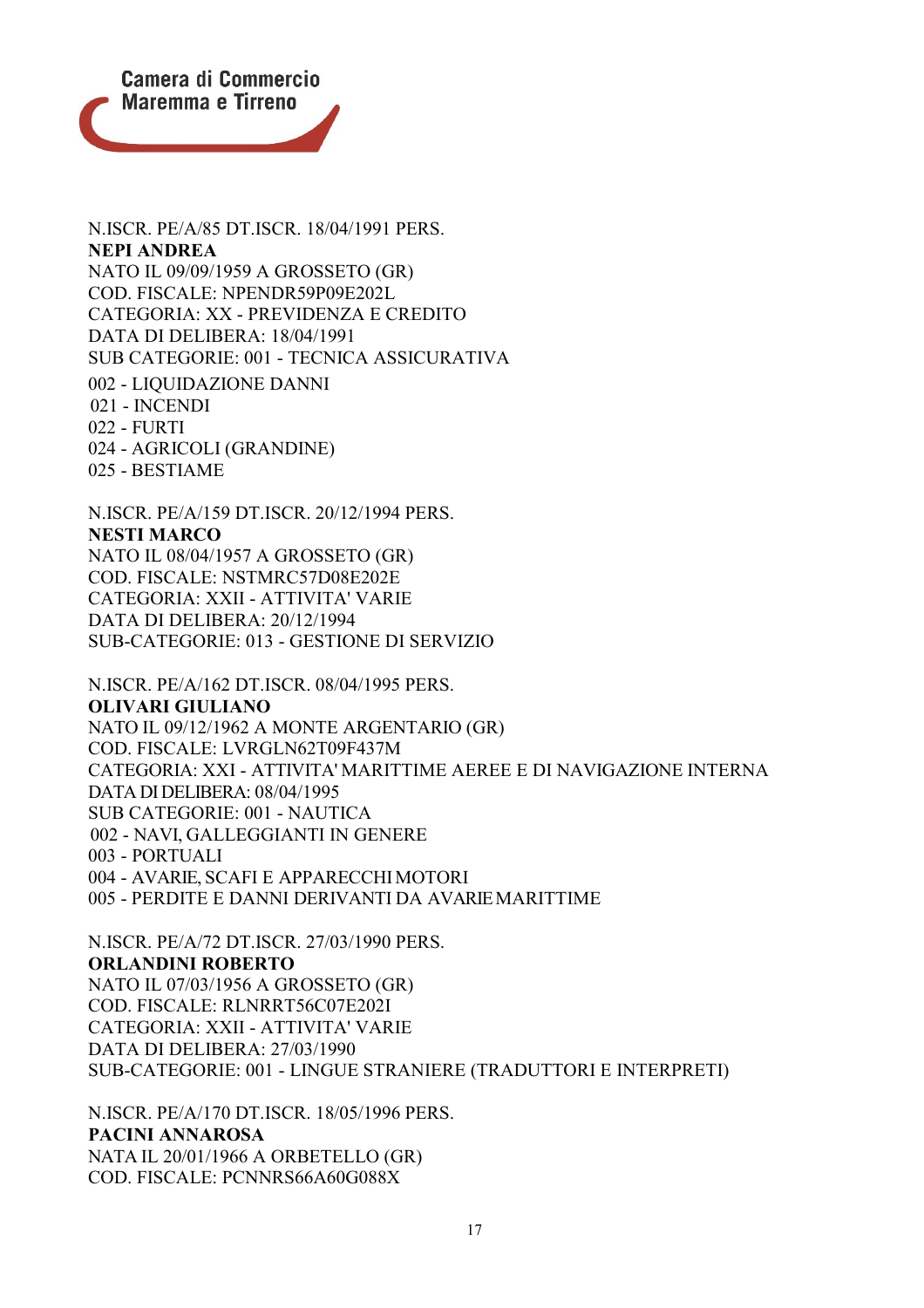

CATEGORIA: XXII - ATTIVITA' VARIE DATA DI DELIBERA: 18/05/1996 SUB-CATEGORIE: 002 - PERITI CALLIGRAFI

N.ISCR. PE/A/88 DT.ISCR. 18/04/1991 PERS. **PALLINI LAURA** NATA IL 27/02/1956 A GAVORRANO (GR) COD. FISCALE: PLLLRA56B67D948W CATEGORIA: XXII - ATTIVITA' VARIE DATA DI DELIBERA: 18/04/1991

SUB-CATEGORIE: 007 – TRIBUTI

N.ISCR. PE/A/29 DT.ISCR. 10/05/1982 PERS. **PALOMBO FABRIZIO** NATO IL 26/10/1952 AMONTE ARGENTARIO (GR) COD. FISCALE: PLMFRZ52R26F437O CATEGORIA: XVII - COMUNICAZIONI INTERNE DATA DI DELIBERA:10/05/1982 SUB-CATEGORIE :001 - SPEDIZIONI E TRASPORTI: 011 - FERROVIARI 012 - MARITTIMI E DI NAVIGAZIONE INTERNA 013 - AUTOMOBILISTICI 015 - AEREI SUB-CATEGORIE: CATEGORIA: XXI - ATTIVITA' MARITTIME AEREE E DI NAVIGAZIONE INTERNA DATA DI DELIBERA: 10/05/1982 SUB-CATEGORIE: 001 - NAUTICA 002 - NAVI, GALLEGGIANTI IN GENERE 003 - PORTUALI

N.ISCR. PE/A/238 DT.ISCR. 13/01/2012 PERS. **PALOMBO MARTA** NATA IL 22/11/1989 A ORBETELLO (GR) COD. FISCALE: PLMMRT89S62G088A CATEGORIA: XXII - ATTIVITA' VARIE DATA DI DELIBERA: 13/01/2012 SUB-CATEGORIE: 001 - LINGUE STRANIERE (TRADUTTORI E INTERPRETI)

N.ISCR. PE/A/133 DT.ISCR. 04/06/1993 PERS. **PAOLUCCI CECILIA** NATA IL 14/04/1959 A PIENZA (SI) COD. FISCALE: PLCCCL59D54G602C CATEGORIA: XXII - ATTIVITA' VARIE DATA DI DELIBERA: 04/06/1993 SUB-CATEGORIE: 020 - PERITI IN STIMA E VALUTAZIONE DI IMMOBILI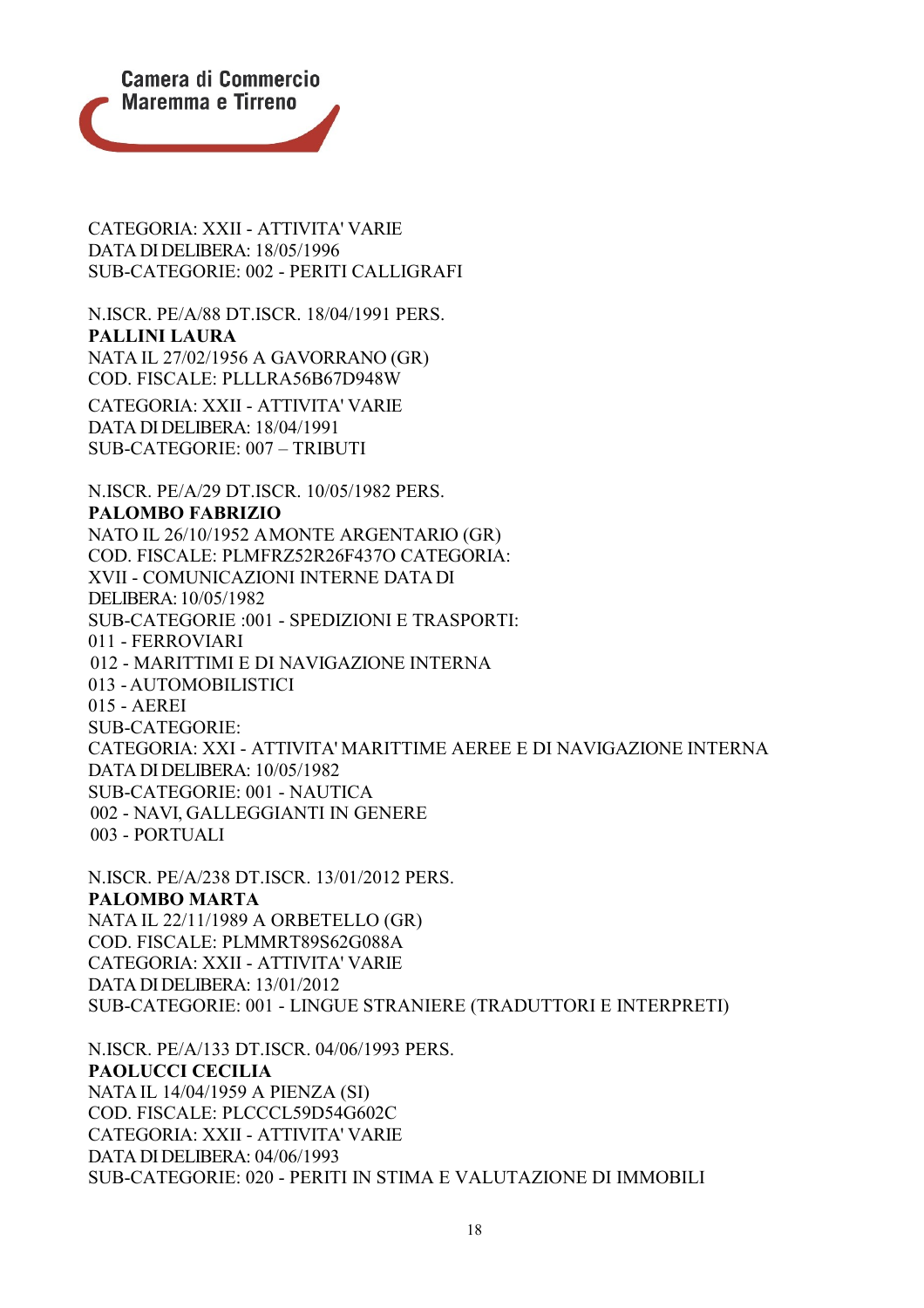

N.ISCR. PE/A/188 DT.ISCR. 04/10/1999 PERS. **PAPA MAURO** NATO IL 25/11/1969 A GROSSETO (GR) COD. FISCALE: PPAMRA69S25E202A CATEGORIA: XXII - ATTIVITA' VARIE DATA DI DELIBERA: 04/10/1999 SUB-CATEGORIE: 003 - ANTICHITA' - OGGETTI D'ARTE

N.ISCR. PE/A/98 DT.ISCR. 15/05/1992 PERS. **PAPINI RENZO** NATO IL 23/05/1953 AMONTE ARGENTARIO (GR) COD. FISCALE: PPNRNZ53E23F437M CATEGORIA: XXII - ATTIVITA'VARIE DATA DI DELIBERA: 15/05/1992 SUB-CATEGORIE: 007 – TRIBUTI

N.ISCR. PE/A/155 DT.ISCR. 01/07/1994 PERS. **PARI RENZO** NATO IL 21/07/1961 A ORBETELLO (GR) COD. FISCALE: PRARNZ61L21G088J CATEGORIA: XXII - ATTIVITA' VARIE DATA DI DELIBERA: 01/07/1994 SUB-CATEGORIE: 018 - CONDUZIONE E AMMINISTRAZIONE DI BENI STABILI

N.ISCR. PE/A/86 DT.ISCR. 18/04/1991 PERS. **PERICCI ROBERTO** NATO IL 27/11/1943 A ROCCASTRADA (GR) COD. FISCALE: PRCRRT43S27H449X CATEGORIA: XXII - ATTIVITA' VARIE DATA DI DELIBERA: 18/04/1991 SUB-CATEGORIE: 007 – TRIBUTI

N.ISCR. PE/A/240 DT.ISCR. 24/04/2012 PERS. **PERILLO FRANCO** NATO IL 12/09/1953 A MONTE ARGENTARIO (GR) COD. FISCALE: PRLFNC53P12F437G CATEGORIA: XXI - ATTIVITA' MARITTIME AEREE E DI NAVIGAZIONE INTERNA DATA DI DELIBERA: 24/04/2012 SUB-CATEGORIE :002 - NAVI, GALLEGGIANTI IN GENERE 005 - PERDITE E DANNI DERIVANTI DA AVARIE MARITTIME

N.ISCR. PE/A/57 DT.ISCR. 25/01/1988 PERS. **PETRILLO FRANCESCO** NATO IL 13/03/1948 A CASERTA (CE) COD. FISCALE: PTRFNC48C13B963S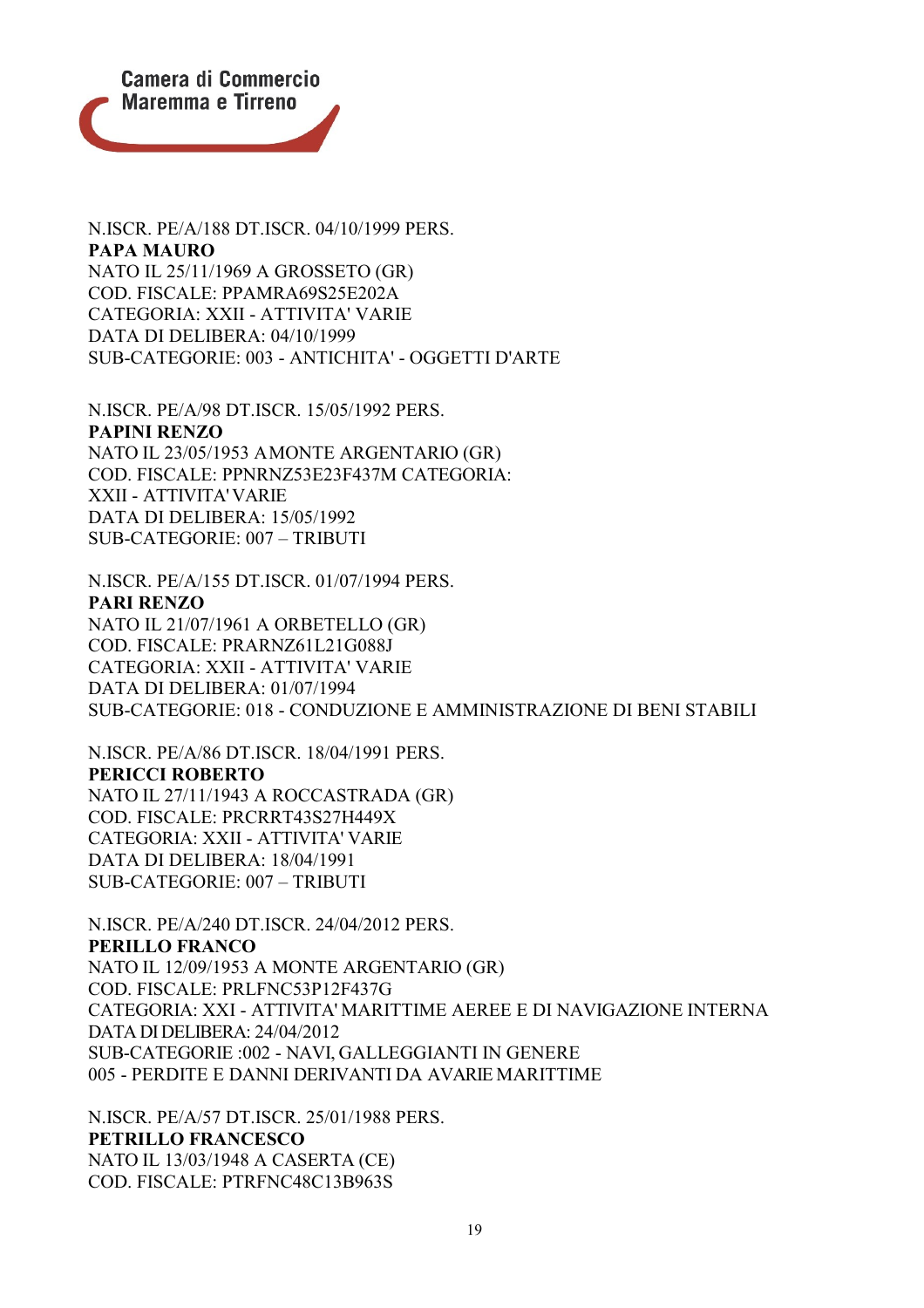

CATEGORIA: XXII - ATTIVITA' VARIE DATA DI DELIBERA: 25/01/1988 SUB-CATEGORIE: 007 – TRIBUTI

N.ISCR. PE/A/89 DT.ISCR. 18/04/1991 PERS. **PIALLI ANDREA** NATO IL 12/08/1956 A GROSSETO (GR) COD. FISCALE: PLLNDR56M12E202I CATEGORIA: XXII - ATTIVITA' VARIE DATA DI DELIBERA: 18/04/1991 SUB-CATEGORIE: 007 – TRIBUTI

N.ISCR. PE/A/239 DT.ISCR. 22/03/2012 PERS. **PICCHIANTI LUIGI** NATO IL 03/06/1968 A ORBETELLO (GR) COD. FISCALE: PCCLGU68H03G088H CATEGORIA: XXI - ATTIVITA' MARITTIME AEREE E DI NAVIGAZIONE INTERNA DATA DI DELIBERA: 22/03/2012 SUB-CATEGORIE 002 - NAVI, GALLEGGIANTI IN GENERE 004 - AVARIE, SCAFI E APPARECCHI MOTORI 005 - PERDITE E DANNI DERIVANTI DA AVARIE MARITTIME

N.ISCR. PE/A/144 DT.ISCR. 03/08/1993 PERS. **PICCIARELLI PAOLA** NATA IL 23/01/1951 A GROSSETO (GR) COD. FISCALE: PCCPLA51A63E202T CATEGORIA: XXII - ATTIVITA' VARIE DATA DI DELIBERA: 03/08/1993 SUB-CATEGORIE: 007 – TRIBUTI

N.ISCR. PE/A/195 DT.ISCR. 14/06/2002 PERS. **PIETROPAOLI ENRICO** NATO IL 27/04/1947 A MONTE ARGENTARIO (GR) COD. FISCALE: PTRNRC47D27F437Z CATEGORIA: XXI - ATTIVITA' MARITTIME AEREE E DI NAVIGAZIONE INTERNA DATA DI DELIBERA: 14/06/2002 SUB-CATEGORIE: 001 – NAUTICA

N.ISCR. PE/A/36 DT.ISCR. 06/12/1982 PERS. **PISANI PAOLO** NATO IL 13/12/1946 A GROSSETO (GR) COD. FISCALE: PSNPLA46T13E202H CATEGORIA: XXII - ATTIVITA' VARIE DATA DI DELIBERA: 06/12/1982 SUB-CATEGORIE: 003 - ANTICHITA' - OGGETTI D'ARTE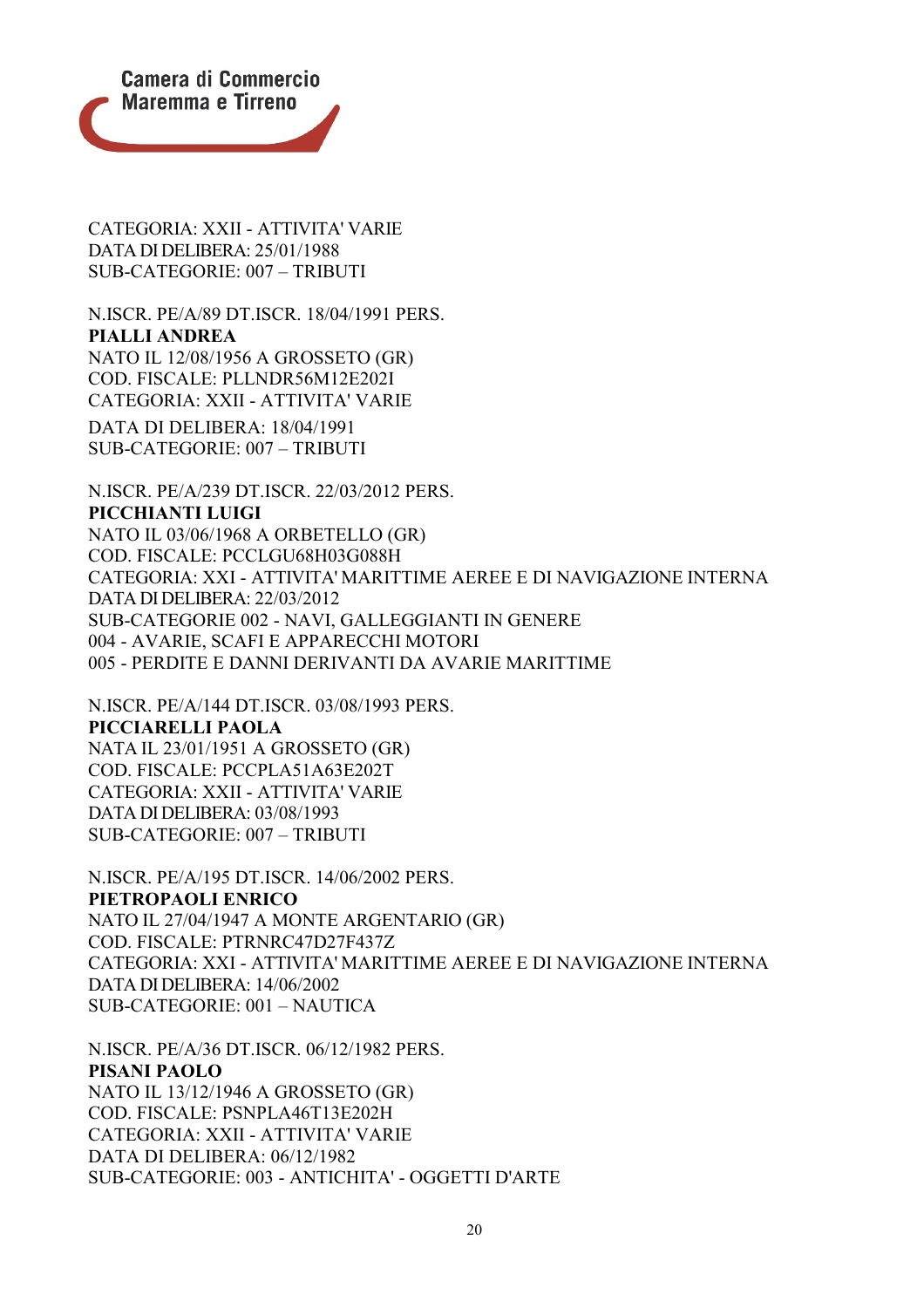

N.ISCR. PE/A/226 DT.ISCR. 13/02/2009 PERS. **PORTENERS MARIELLA** NATA IL 09/06/1970 A () COD. FISCALE: PRTMLL70H49Z126G CATEGORIA: XXII - ATTIVITA' VARIE DATA DI DELIBERA: 13/02/2009 SUB-CATEGORIE: 001 - LINGUE STRANIERE (TRADUTTORI E INTERPRETI)

N.ISCR. PE/A/156 DT.ISCR. 03/08/1993 PERS. **PROFETA GIOVANNI** NATO IL 15/04/1960 A GORIZIA (GO) COD. FISCALE: PRFGNN60D15E098L CATEGORIA: XXII - ATTIVITA' VARIE DATA DI DELIBERA: 03/08/1993 SUB-CATEGORIE: 007 – TRIBUTI

N.ISCR. PE/A/75 DT.ISCR. 27/03/1990 PERS. **PROIETTI PATRIZIA** NATA IL 14/12/1960 A GROSSETO (GR) COD. FISCALE: PRTPRZ60T54E202J CATEGORIA: XXII - ATTIVITA' VARIE DATA DI DELIBERA: 27/03/1990 SUB-CATEGORIE: 001 - LINGUE STRANIERE (TRADUTTORI E INTERPRETI)

N.ISCR. PE/A/243 DT.ISCR. 12/10/2012 PERS. **PROMPERGHER FILIPPO** NATO IL 15/03/1980 A GROSSETO (GR) COD. FISCALE: PRMFPP80C15E202J CATEGORIA: V - LEGNO DATA DI DELIBERA: 12/10/2012 SUB-CATEGORIE0 22 - MOBILI DI LEGNO COMUNI IN SERIE E IN STILE 023 - MOBILI D'ARTE ANTICHI, IMITAZIONI E RESTAURI 024 - EBANISTERIA, INTAGLI ED INTARSI

N.ISCR. PE/A/34 DT.ISCR. 10/05/1982 PERS. **QUATTRINI ENZO** NATO IL 13/02/1942 A FIRENZE (FI) COD. FISCALE: QTTNZE42B13D612S CATEGORIA: XXI - ATTIVITA' MARITTIME AEREE E DI NAVIGAZIONE INTERNA DATA DI DELIBERA: 10/05/1982 SUB-CATEGORIE0 001 - NAUTICA 002 - NAVI, GALLEGGIANTI IN GENERE 004 - AVARIE, SCAFI E APPARECCHI MOTORI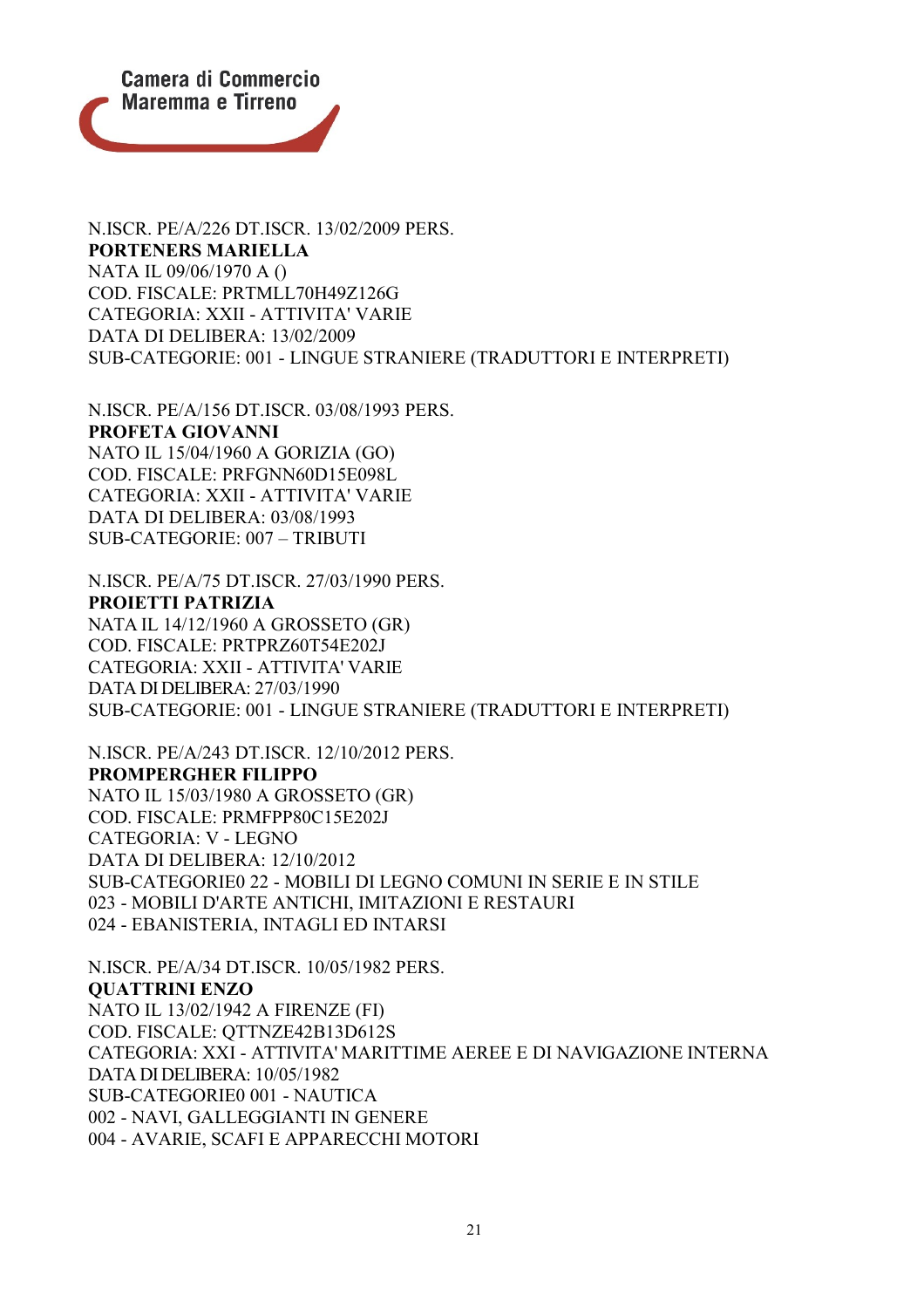

N.ISCR. PE/A/245 DT.ISCR. 05/11/2012 PERS. **RISPOLI GIOVANNI** NATO IL 27/07/1961 A MONTE ARGENTARIO (GR) COD. FISCALE: RSPGNN61L27F437L CATEGORIA: XXI - ATTIVITA' MARITTIME AEREE E DI NAVIGAZIONE INTERNA DATA DI DELIBERA: 05/11/2012 SUB-CATEGORIE: 002 - NAVI, GALLEGGIANTI IN GENERE

N.ISCR. PE/A/163 DT.ISCR. 08/04/1995 PERS. **ROCCHI GIULIANO** NATO IL 24/08/1960 A GROSSETO (GR) COD. FISCALE: RCCGLN60M24E202S CATEGORIA: XXII - ATTIVITA' VARIE DATA DI DELIBERA: 08/04/1995 SUB-CATEGORIE: 013 - GESTIONE DI SERVIZIO

N.ISCR. PE/A/76 DT.ISCR. 27/03/1990 PERS. **ROMANI MARCELLO** NATO IL 04/01/1939 A ORBETELLO (GR) COD. FISCALE: RMNMCL39A04G088Y CATEGORIA: XXII - ATTIVITA' VARIE DATA DI DELIBERA: 27/03/1990 SUB-CATEGORIE 007 - TRIBUTI 009 - CONTRATTI DI LAVORO 012 - COMMISSIONI ERAPPRESENTANZE 013 - GESTIONE DI SERVIZIO

N.ISCR. PE/A/225 DT.ISCR. 13/02/2009 PERS. **RONCETTI MARCO** NATO IL 26/03/1978 A PIOMBINO (LI) COD. FISCALE: RNCMRC78C26G687L CATEGORIA: XXII - ATTIVITA' VARIE DATA DI DELIBERA: 13/02/2009 SUB-CATEGORIE: 011 - MEDIATORATO CATEGORIA: XXII - ATTIVITA' VARIE DATA DI DELIBERA: 13/02/2009 SUB-CATEGORIE: 020 - PERITI IN STIMA E VALUTAZIONE DI IMMOBILI

\*N.ISCR. PE/A/247 DT.ISCR. 27/11/2013 PERS. **RUGGIERO LORENZA (231)** NATA A: BENEVENTO (BN) IL 25/07/1984 CODICE FISCALE : RGGLNZ84L65A783H RESIDENZA : 58012 ISOLA DEL GIGLIO (GR) VIA DELLE CANNELLE 11/INT 1 FRAZIONE GIGLIO PORTO CATEGORIA: XXII - ATTIVITA' VARIE DATA DELIBERA: 17/01/2013 SUB-CATEGORIE: 001 - LINGUE STRANIERE (TRADUTTORI E INTERPRETI)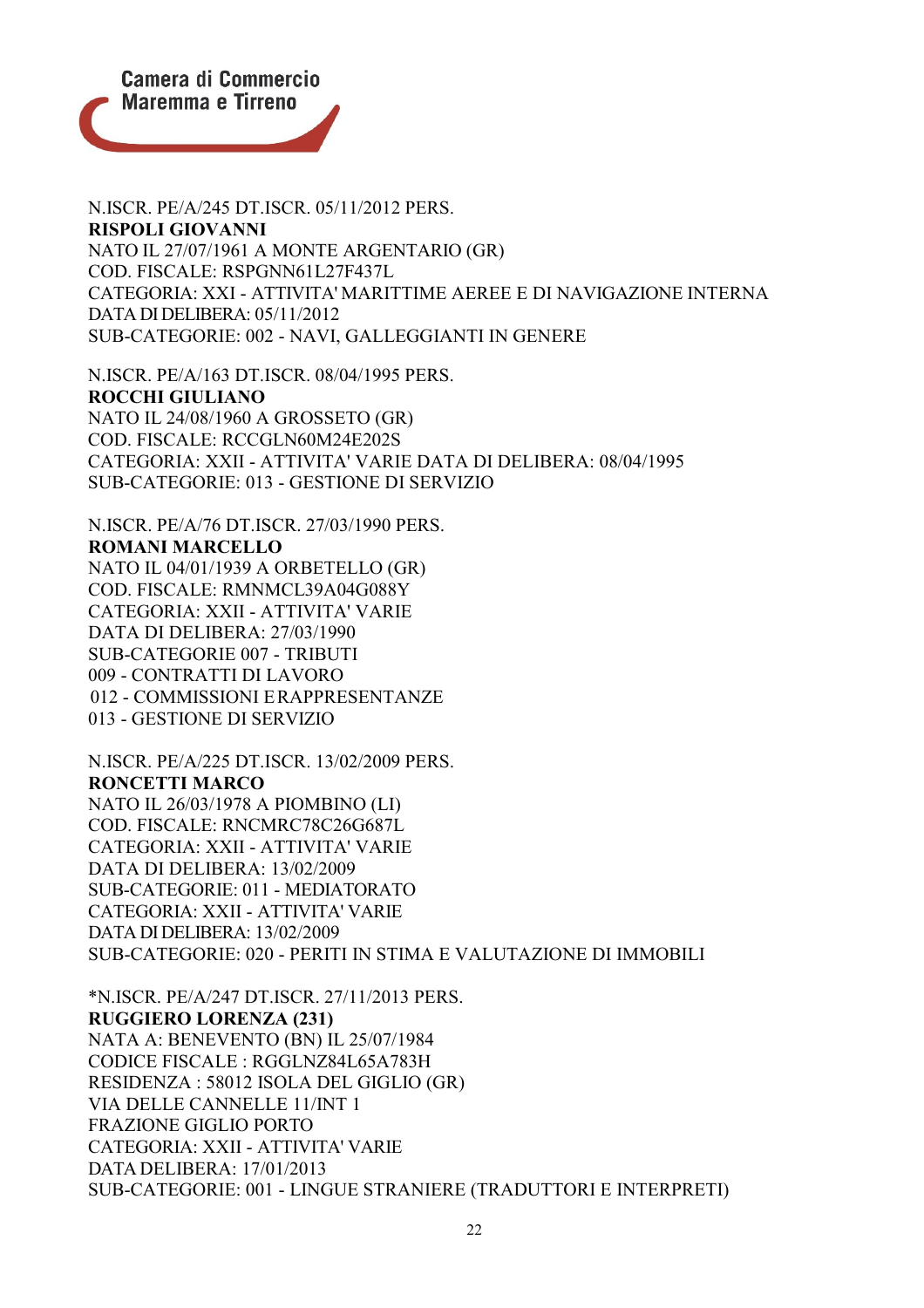

N.ISCR. PE/A/230 DT.ISCR. 07/10/2009 PERS. **RUSCI FRANCESCA** NATA IL 28/01/1980 A GROSSETO (GR) COD. FISCALE: RSCFNC80A68E202N CATEGORIA: XXII - ATTIVITA' VARIE

DATA DI DELIBERA: 07/10/2009 SUB-CATEGORIE 011 - MEDIATORATO 020 - PERITI IN STIMA E VALUTAZIONE DI IMMOBILI

N.ISCR. PE/A/235 DT.ISCR. 13/10/2011 PERS. **SACHSENMEYER SUSANNE** NATA IL 16/06/1967 A () COD. FISCALE: SCHSNN67H56Z112Q CATEGORIA: XXII - ATTIVITA' VARIE DATA DI DELIBERA: 13/10/2011 SUB-CATEGORIE: 001 - LINGUE STRANIERE (TRADUTTORI E INTERPRETI)

N.ISCR. PE/A/104 DT.ISCR. 03/11/1992 PERS. **SANTUCCI PAOLO** NATO IL 04/07/1962 A GROSSETO (GR) COD. FISCALE: SNTPLA62L04E202Y CATEGORIA: XXII - ATTIVITA' VARIE DATA DI DELIBERA: 03/11/1992 SUB-CATEGORIE: 018 - CONDUZIONE E AMMINISTRAZIONE DI BENI STABILI

\*N.ISCR. PE/A/250 DT.ISCR. 18/02/2015 **SASSU MICHEL** NATO IL 02/05/1979 A ORBETELLO (GR) COD. FISCALE: SSSMHL79E02G088A RESIDENZA: VIA PIO VIAZZI 16 58100 GROSSETO (GR) CATEGORIA: V - LEGNO DATA DELIBERA: 18/02/2015 SUB-CATEGORIE: 022 - MOBILI DI LEGNO COMUNI IN SERIE E IN STILE 2) CATEGORIA: XIII - COSTRUZIONI EDILI DATA DELIBERA: 18/02/2015 001 - COSTRUZIONI PER USO ABITAZIONE 002 - COSTRUZIONI PER USO INDUSTRIALE 003 - COSTRUZIONI PER USOAGRICOLO 005 - COSTRUZIONI IN CEMENTO ARMATO 011 - PAVIMENTI IN GENERE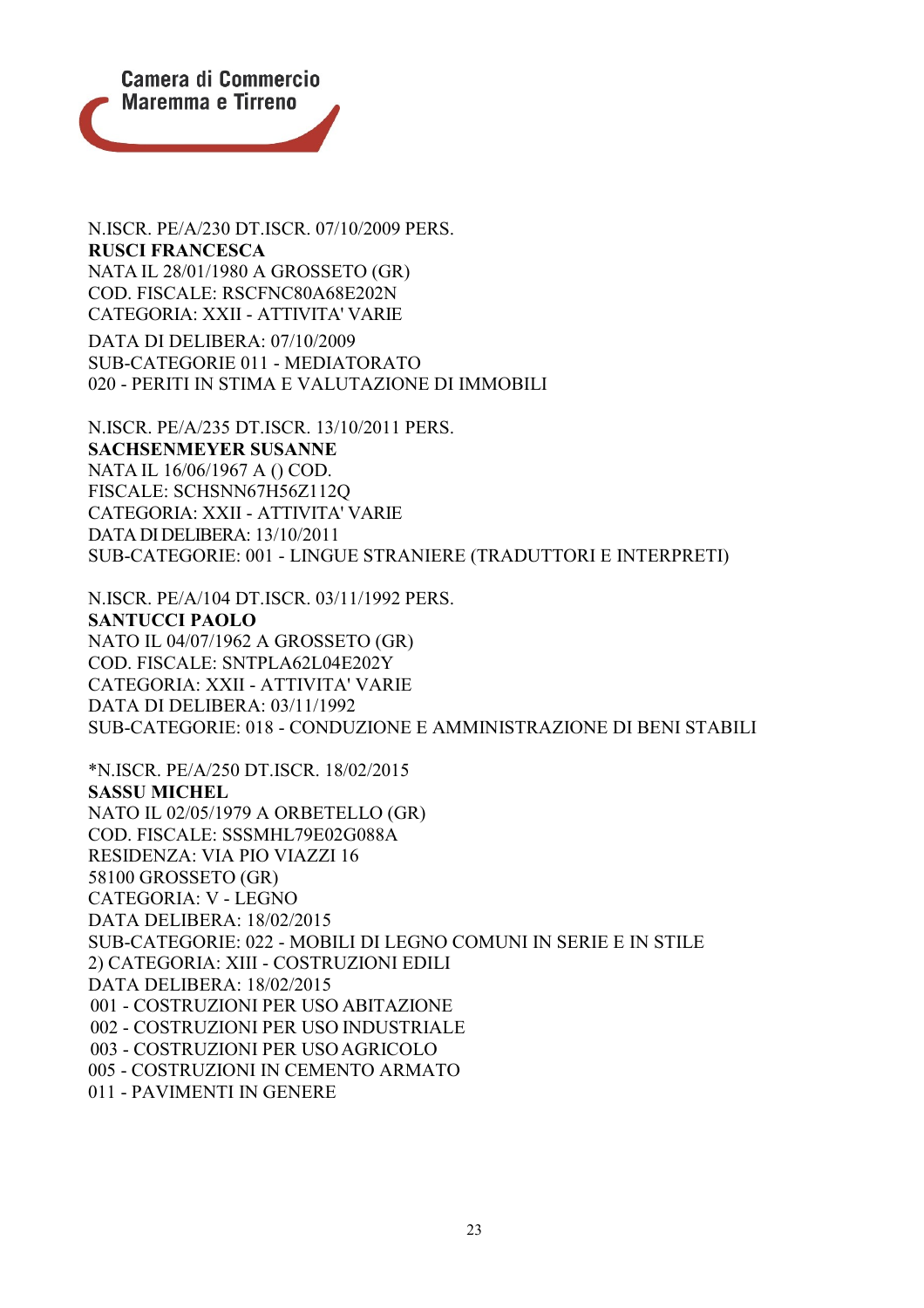

N.ISCR. PE/A/25 DT.ISCR. 20/02/1978 PERS. **SCOTTO GIAMPIERO** NATO IL 22/04/1945 A CELLERE (VT) COD. FISCALE: SCTGPR45D22C447K CATEGORIA: XXI - ATTIVITA' MARITTIME AEREE E DI NAVIGAZIONE INTERNA DATA DI DELIBERA: 20/02/1978 SUB-CATEGORIE :001 - NAUTICA 002 - NAVI, GALLEGGIANTI IN GENERE 003 - PORTUALI 004 - AVARIE, SCAFI E APPARECCHIMOTORI 005 - PERDITE E DANNI DERIVANTI DA AVARIEMARITTIME

N.ISCR. PE/A/77 DT.ISCR. 27/03/1990 PERS. **SCOTTO GIULIO** NATO IL 26/03/1943 A MONTE ARGENTARIO (GR) COD. FISCALE: SCTGLI43C26F437K CATEGORIA: XXI - ATTIVITA' MARITTIME AEREE E DI NAVIGAZIONE INTERNA DATA DI DELIBERA: 27/03/1990 SUB-CATEGORIE: 001 – NAUTICA

N.ISCR. PE/A/151 DT.ISCR. 08/11/1993 PERS. **SEMPLICI ROBERTO** NATO IL 21/09/1969 A GROSSETO (GR) COD. FISCALE: SMPRRT69P21E202K CATEGORIA: XXII - ATTIVITA' VARIE DATA DI DELIBERA: 08/11/1993 SUB-CATEGORIE: 007 – TRIBUTI

N.ISCR. PE/A/158 DT.ISCR. 20/12/1994 PERS. **SIGNORI LINO** NATO IL 04/01/1938 A CASTIGLIONE DELLA PESCAIA (GR) COD. FISCALE: SGNLNI38A04C310J CATEGORIA: XIX - OSPITALITA' DATA DI DELIBERA: 20/12/1994 SUB-CATEGORIE: 003 - COMUNITA' VARIE, CONVITTI E CASE DI CURA CATEGORIA: XXII - ATTIVITA' VARIE DATA DI DELIBERA: 20/12/1994 SUB-CATEGORIE009 - CONTRATTI DI LAVORO 013 - GESTIONE DI SERVIZIO

N.ISCR. PE/A/210 DT.ISCR. 05/10/2004 PERS. **SINIBALDI GIANLUIGI** NATO IL 16/12/1959 A SPOLETO (PG) COD. FISCALE: SNBGLG59T16I921U CATEGORIA: XXI - ATTIVITA' MARITTIME AEREE E DI NAVIGAZIONE INTERNA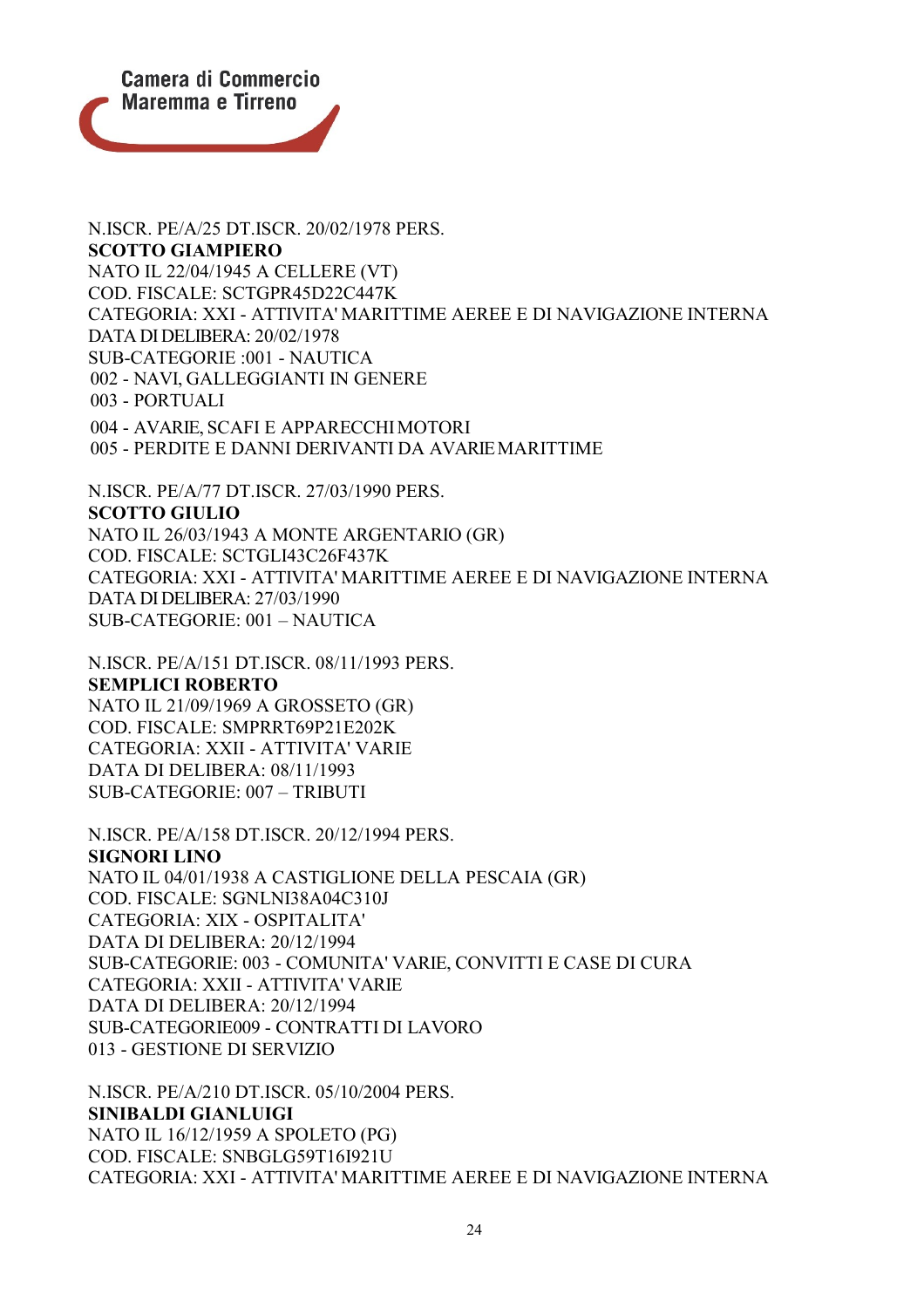

DATA DI DELIBERA: 05/10/2004 SUB-CATEGORIE 001 - NAUTICA 002 - NAVI, GALLEGGIANTI IN GENERE 004 - AVARIE, SCAFI E APPARECCHIMOTORI 005 - PERDITE E DANNI DERIVANTI DA AVARIEMARITTIME

N.ISCR. PE/A/222 DT.ISCR. 04/11/2008 PERS. **STOPPA SIMONE** NATO IL 16/04/1971 A GROSSETO (GR) CATEGORIA: IX - MECCANICA ELETTROTECNICA OTTICA E PREZIOSI DATA DI DELIBERA: 04/11/2008 SUB-CATEGORIE 035 – PREZIOS

N.ISCR. PE/A/112 DT.ISCR. 10/03/1993 PERS. **STORAI LUCA** NATO IL 24/07/1961 A GROSSETO (GR) CATEGORIA: XXII - ATTIVITA' VARIE DATA DI DELIBERA: 10/03/1993 SUB-CATEGORIE: 007 – TRIBUTI

N.ISCR. PE/A/220 DT.ISCR. 29/04/2008 PERS. **TARLATI RUGGERO** NATO IL 18/04/1952 A CAPALBIO (GR) COD. FISCALE: TRLRGR52D18B646F CATEGORIA: XXI - ATTIVITA' MARITTIME AEREE E DI NAVIGAZIONE INTERNA DATA DI DELIBERA: 29/04/2008 SUB-CATEGORIE 002 - NAVI, GALLEGGIANTI IN GENERE 004 - AVARIE, SCAFI E APPARECCHI MOTORI 005 - PERDITE E DANNI DERIVANTI DA AVARIE MARITTIME

N.ISCR. PE/A/90 DT.ISCR. 18/04/1991 PERS. **TERNI MARCO** NATO IL 08/02/1959 A CASTEL DEL PIANO (GR) COD. FISCALE: TRNMRC59B08C085I CATEGORIA: XXII - ATTIVITA' VARIE DATA DI DELIBERA: 18/04/1991 SUB-CATEGORIE: 007 – TRIBUTI

N.ISCR. PE/A/148 DT.ISCR. 08/11/1993 PERS. **TONIAZZI FABIO** NATO IL 25/09/1964 A GROSSETO (GR) COD. FISCALE: TNZFBA64P25E202C CATEGORIA: XXII - ATTIVITA' VARIE DATA DI DELIBERA: 08/11/1993 SUB-CATEGORIE: 007 – TRIBUTI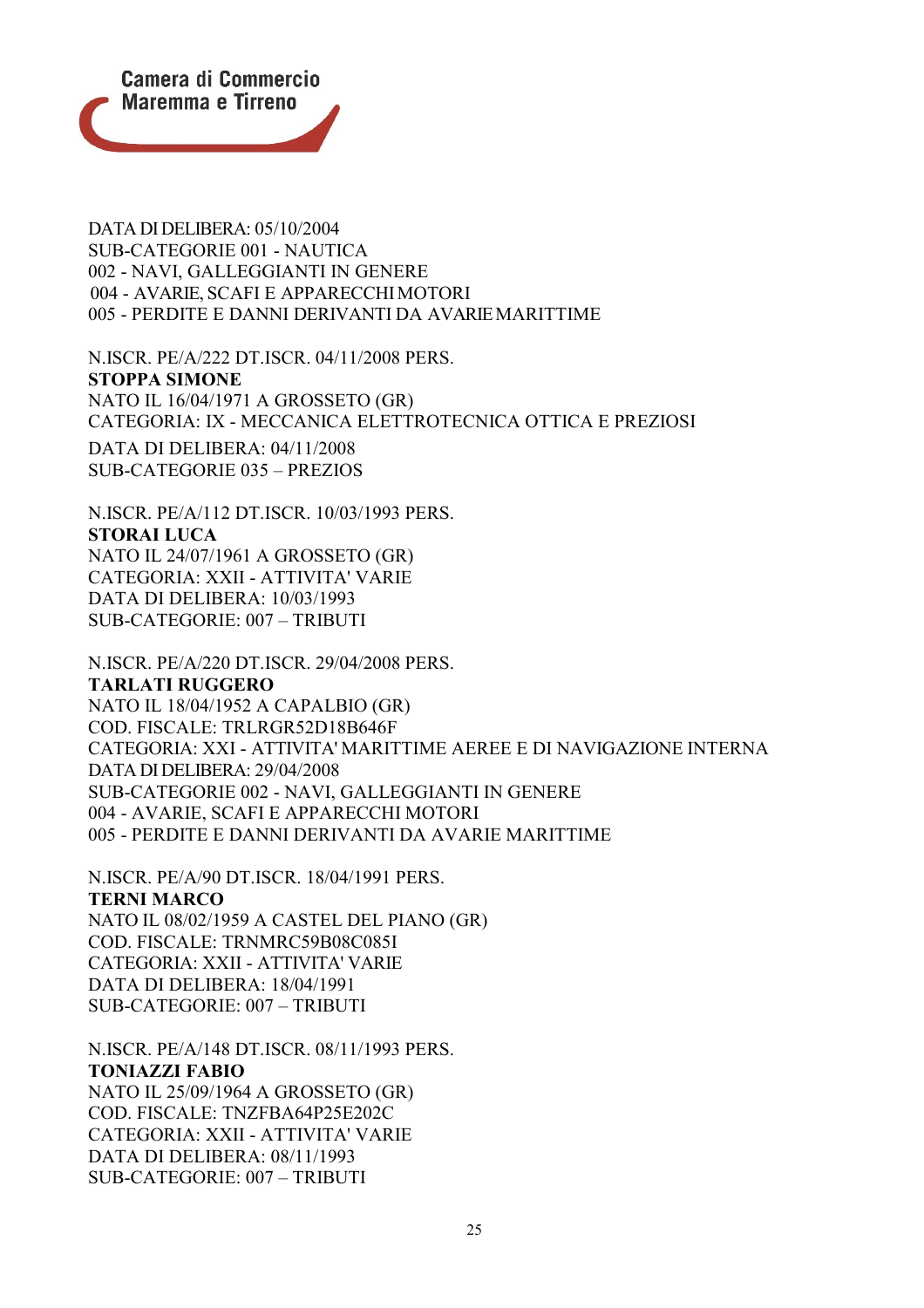

N.ISCR. PE/A/216 DT.ISCR. 09/08/2007 PERS. **VISANI ANDREA** NATO IL 28/05/1959 A GROSSETO (GR) COD. FISCALE: VSNNDR59E28E202V CATEGORIA: IX - MECCANICA ELETTROTECNICA OTTICA E PREZIOSI DATA DI DELIBERA: 09/08/2007 SUB-CATEGORIE: 053 - ARMI E MUNIZIONI

N.ISCR. PE/A/176 DT.ISCR. 06/11/1997 PERS. **VITALE LUCA** NATO IL 03/12/1969 A GROSSETO (GR) COD. FISCALE: VTLLCU69T03E202Y CATEGORIA: XXII - ATTIVITA' VARIE DATA DI DELIBERA: 06/11/1997 SUB-CATEGORIE: 020 - PERITI IN STIMA E VALUTAZIONE DI IMMOBILI

N.ISCR. PE/A/137 DT.ISCR. 04/06/1993 PERS. **ZILIANI ANDREA** NATO IL 08/01/1961 A BERGAMO (BG) COD. FISCALE: ZLNNDR61A08A794G CATEGORIA: XXII - ATTIVITA' VARIE DATA DELIBERA: 04/06/1993 SUB-CATEGORIE: 020 - PERITI IN STIMA E VALUTAZIONE DI IMMOBILI

N.ISCR. PE/A/208 DT.ISCR. 28/06/2004 PERS. **ZURLO ROSANA ANDREA** NATO IL 09/11/1963 A ROSARIO () COD. FISCALE: ZRLRNN63S49Z600I CATEGORIA: XXII - ATTIVITA' VARIE DATA DELIBERA: 28/06/2004 REQUISITI: TRASFERIMENTO DA ALTRA PROVINCIA SETTORE: NON ALIMENTARI SUB-CATEGORIE: 001 - LINGUE STRANIERE (TRADUTTORI E INTERPRETI)

*\*iscritti al ruolo in data successiva al 3 settembre 2013 (data revisione ruolo)*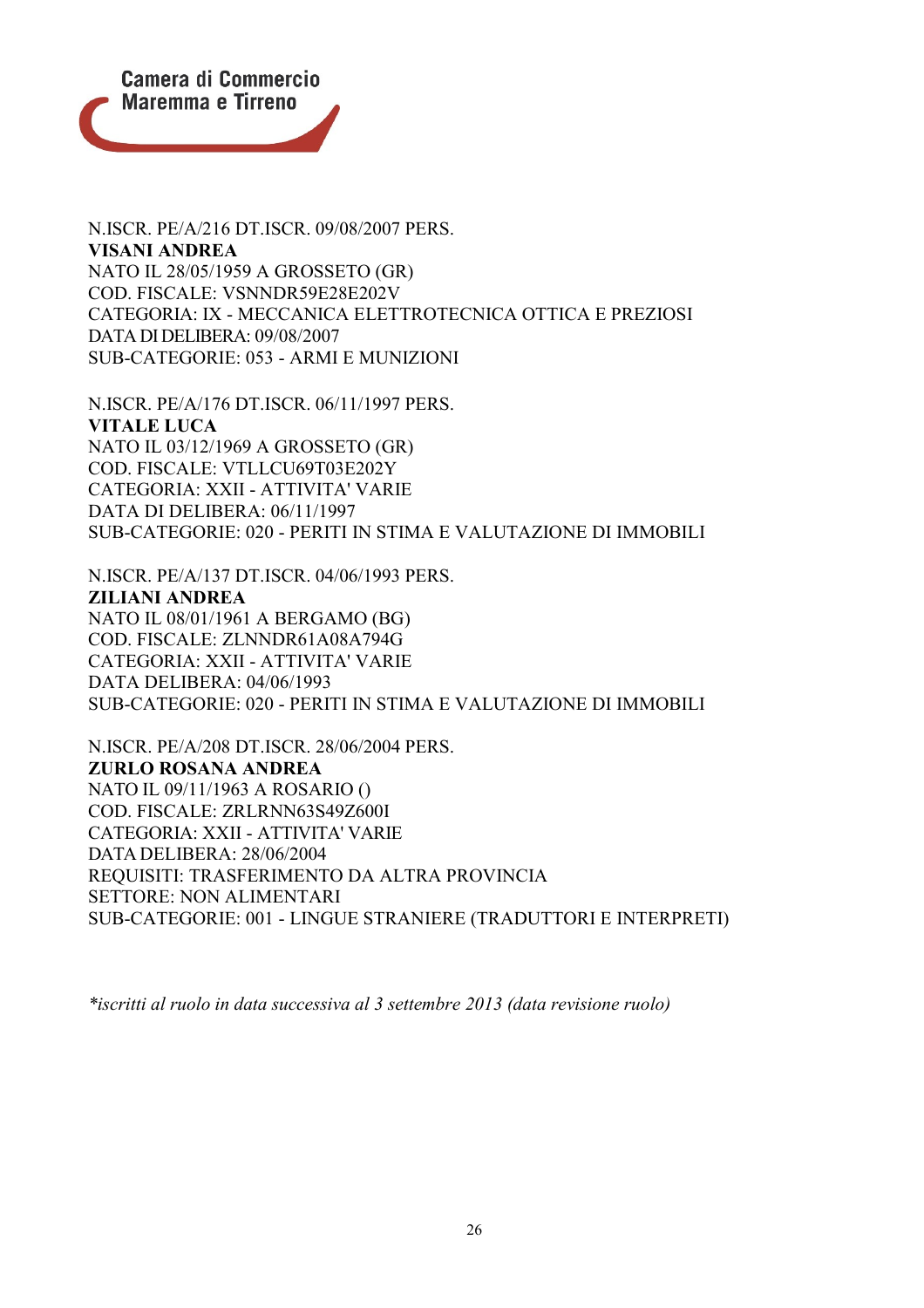

## **Elenco degli iscritti al Ruolo Periti ed Esperti che non hanno manifestato richiesta espressa di mantenere l'iscrizione a seguito della revisione prevista dall'art. 6 comma 2 Dm 29 dicembre 1979**

N.ISCR. PE/A/167 DT.ISCR. 25/01/1996 PERS. **ALFINITO ROSINELLA** NATA IL 23/01/1962 A SALERNO (SA) COD. FISCALE: LFNRNL62A63H703J CATEGORIA: XXII - ATTIVITA' VARIE DATA DELIBERA: 25/01/1996 SUB-CATEGORIE: 001 - LINGUE STRANIERE (TRADUTTORI E INTERPRETI)

N.ISCR. PE/A/30 DT.ISCR. 10/02/1981 PERS. **BALDONI ENRICA** NATA IL 08/05/1957 A GROSSETO (GR) COD. FISCALE: BLDNRC57E48E202D CATEGORIA: XXII - ATTIVITA' VARIE DATA DELIBERA: 10/02/1981 SUB-CATEGORIE: 001 - LINGUE STRANIERE (TRADUTTORI E INTERPRETI)

N.ISCR. PE/A/63 DT.ISCR. 27/03/1990 PERS. **BALLATI ROSANNA** NATA IL 06/03/1934 A FOLLONICA (GR) COD. FISCALE: BLLRNN34C46D656I CATEGORIA: XXII - ATTIVITA' VARIE DATA DELIBERA: 27/03/1990 SUB-CATEGORIE: 018 - CONDUZIONE E AMMINISTRAZIONE DI BENI STABILI

N.ISCR. PE/A/108 DT.ISCR. 03/11/1992 PERS. **BALLERANO PIETRO LUIGI** NATO IL 12/04/1941 A MONTE ARGENTARIO (GR) COD. FISCALE: BLLPRL41D12F437C CATEGORIA: IX - MECCANICA ELETTROTECNICA OTTICA E PREZIOSI DATA DELIBERA: 03/11/1992 001 - MACCHINE IDRAULICHE E AVAPORE 002 - MOTORI A SCOPPIO E A COMBUSTIONE INTERNA 006 - OFFICINE MECCANICHE 008 - MACCHINE ED IMPIANTI FRIGORIFERI 054 - MATERIALE AD USO DI CANTIERE E STABILIMENTI NAVALI E FLUVIALI 055 - MATERIALE, ARMAMENTI ED ATTREZZATURE NAUTICHE IN GENERE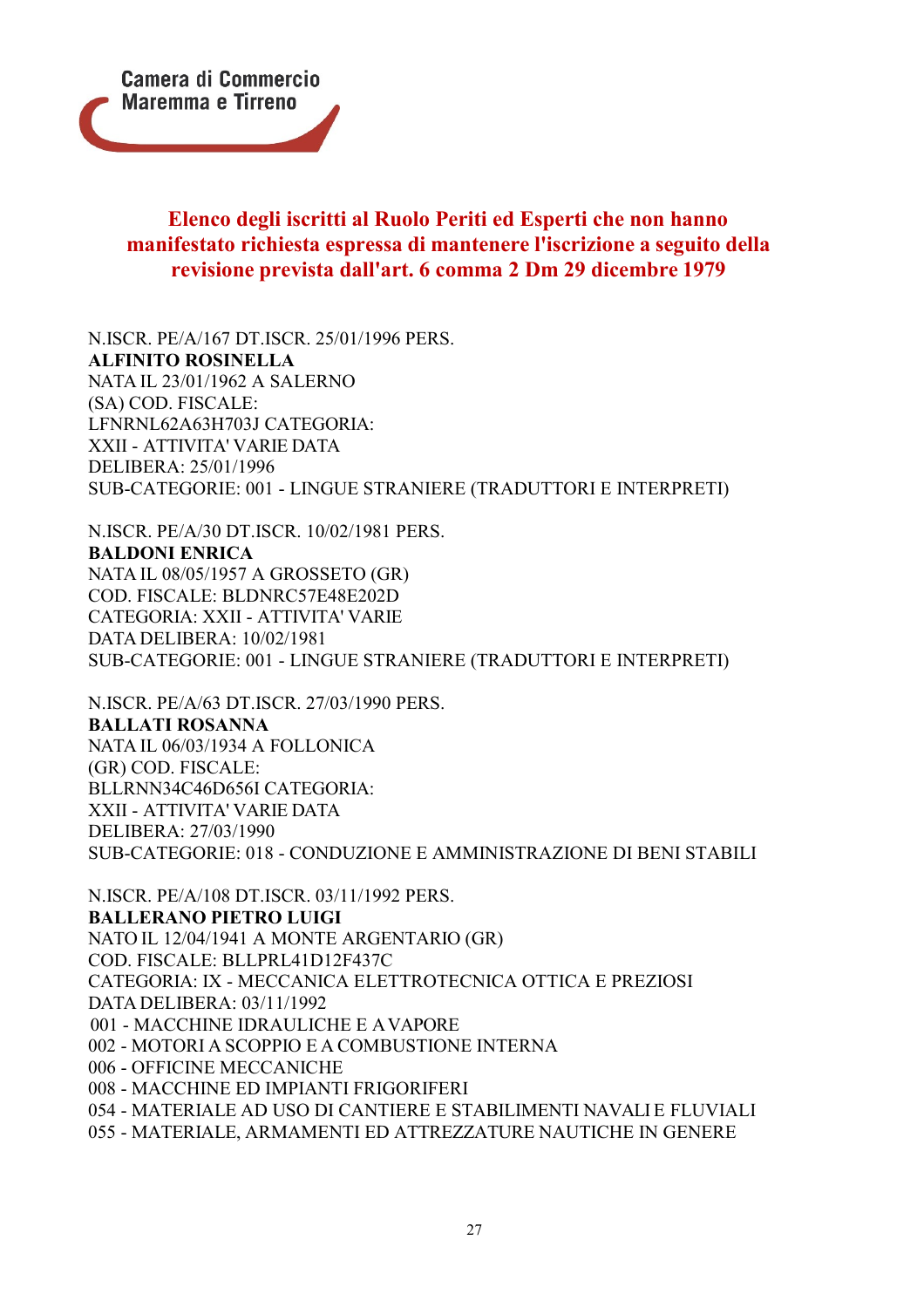

XXI - ATTIVITA' MARITTIME AEREE E DI NAVIGAZIONE INTERNA Data delibera: 03/11/1992 001 – NAUTICA 002 - NAVI, GALLEGGIANTI IN GENERE 004 - AVARIE, SCAFI E APPARECCHIMOTORI 005 - PERDITE E DANNI DERIVANTI DA AVARIEMARITTIME

N.ISCR. PE/A/206 DT.ISCR. 23/04/2004 PERS. **BARZAGHI ORNELLA** NATO IL 16/10/1948 A VAPRIO D'ADDA (MI) COD. FISCALE: BRZRLL48R56L667K CATEGORIA: XXII - ATTIVITA' VARIE DATA DELIBERA: 23/04/2004 SUB-CATEGORIE: 001 - LINGUE STRANIERE (TRADUTTORI E INTERPRETI) N.ISCR. PE/A/97 DT.ISCR. 15/05/1992 PERS. BELLUCCI LORENZO NATO IL 11/02/1947 A SCANSANO (GR) COD. FISCALE: BLLLNZ47B11I504O CATEGORIA: XXII - ATTIVITA' VARIE DATA DELIBERA: 15/05/1992 SUB-CATEGORIE: 007 - TRIBUTI

N.ISCR. PE/A/130 DT.ISCR. 04/06/1993 PERS. **BOCELLI ANGELA** NATA IL 07/07/1940 A GROSSETO (GR) COD. FISCALE: BCLNGL40L47E202P CATEGORIA: XXII - ATTIVITA' VARIE DATA DELIBERA: 04/06/1993 SUB-CATEGORIE: 020 - PERITI IN STIMA E VALUTAZIONE DI IMMOBILI

N.ISCR. PE/A/187 DT.ISCR. 04/10/1999 PERS. **BRANDI SILVIA** NATAIL 10/08/1969 A GROSSETO (GR) COD. FISCALE: BRNSLV69M50E202M CATEGORIA: XXII - ATTIVITA' VARIE DATA DELIBERA: 04/10/1999 SUB-CATEGORIE: 020 - PERITI IN STIMA E VALUTAZIONE DI IMMOBILI

N.ISCR. PE/A/64 DT.ISCR. 27/03/1990 PERS. **BUETI SERAFINA** NATA IL 10/09/1942 A NAPOLI (NA) COD. FISCALE: BTUSFN42P50F839R CATEGORIA: XXII - ATTIVITA' VARIE DATA DELIBERA: 27/03/1990 SUB-CATEGORIE: 002 - PERITI CALLIGRAFI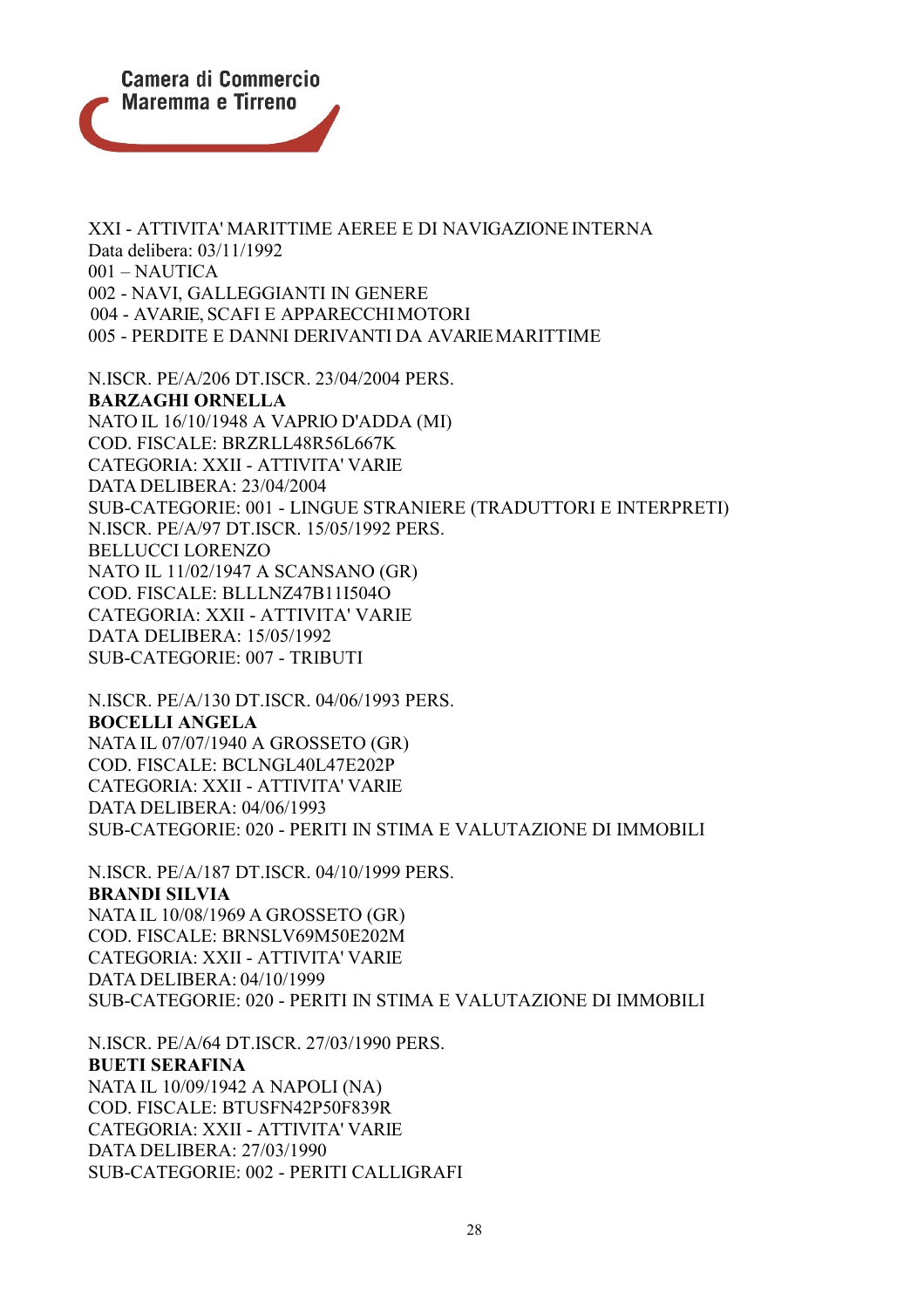

N.ISCR. PE/A/131 DT.ISCR. 04/06/1993 PERS. **CARBONETTI FILOMENA** NATA IL 11/09/1937 A CASTEL VISCARDO (TR) COD. FISCALE: CRBFMN37P51C289M CATEGORIA: XXII - ATTIVITA' VARIE DATA DELIBERA: 04/06/1993 SUB-CATEGORIE: 020 - PERITI IN STIMA E VALUTAZIONE DI IMMOBILI N.ISCR. PE/A/11 DT.ISCR. 17/03/1964 PERS. **CERBONI DOMENICO** NATO IL 29/07/1922 A CASTEL DEL PIANO (GR) COD. FISCALE: CRBDNC22L29C085B CATEGORIA: II - ORTO FLORO FRUTTICOLTURA DATA DELIBERA: 17/03/1964 001 - AGRUMI E DERIVATI E LORO COMMERCIO ALL'INTERNO E ALL'ESTERO 003 - FRUTTICOLTURA 004 - FRUTTA FRESCA ESECCA 007 - ORTICOLTURA 008 - ORTAGGI 011 - LEGUMI FRESCHI E SECCHI 018 - TARTUFI, FUNGHI FRESCHI E SECCHI N.B. L'ISCRIZIONE ALLA SUB-CATEGORIA 18) E' LIMITATA SOLO A: "FUNGHI FRESCHI E SECCHI" 2) CATEGORIA: IV - ZOOTECNIA E PESCA DATA DELIBERA: 17/03/1964 001 - BESTIAME VIVO 015 - SETOLE, CRINE ANIMALE E PELLI GREZZE

N.ISCR. PE/A/91 DT.ISCR. 18/04/1991 PERS. **CERNIGLIARO CARMELO** NATO IL 11/03/1945 A TRAPANI (TP) COD. FISCALE: CRNCML45C11L331K CATEGORIA: XXII - ATTIVITA' VARIE DATA DELIBERA: 18/04/1991 SUB-CATEGORIE: 007 - TRIBUTI

N.ISCR. PE/A/207 DT.ISCR. 23/04/2004 PERS. **CERULLI STEFANO** NATO IL 16/12/1962 A MONTE ARGENTARIO (GR) COD. FISCALE: CRLSFN62T16F437V CATEGORIA: XXI - ATTIVITA' MARITTIME AEREE E DI NAVIGAZIONE INTERNA DATA DELIBERA: 23/04/2004 REQUISITI: PRATICA COMMERCIALE SETTORE: NON ALIMENTARI SUB-CATEGORIE: 002 - NAVI, GALLEGGIANTI IN GENERE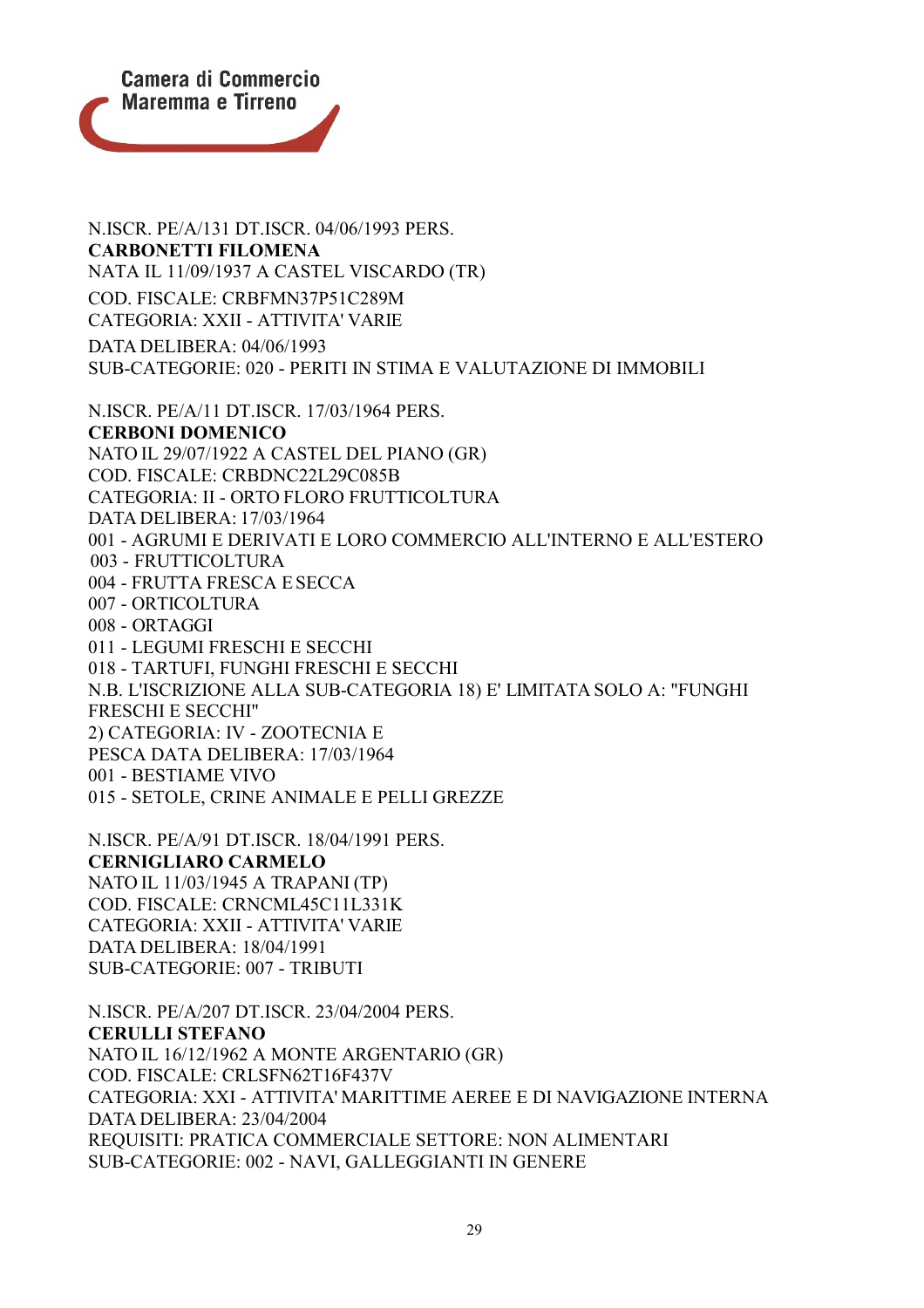

N.ISCR. PE/A/153 DT.ISCR. 28/01/1994 PERS. **CESARONI ROBERTO** NATO IL 09/06/1941 A GROSSETO (GR) COD. FISCALE: CSRRRT41H09E202H CATEGORIA: IX - MECCANICA ELETTROTECNICA OTTICA E PREZIOSI DATA DELIBERA: 28/01/1994 SUB-CATEGORIE: 035 – PREZIOSI

N.ISCR. PE/A/175 DT.ISCR. 06/11/1997 PERS. **COSTANTINI ETTORE** NATO IL 17/08/1958 A ORBETELLO (GR) COD. FISCALE: CSTTTR58M17G088W CATEGORIA: XXII - ATTIVITA' VARIE DATA DELIBERA: 06/11/1997 SUB-CATEGORIE: 020 - PERITI IN STIMA E VALUTAZIONE DI IMMOBILI

N.ISCR. PE/A/81 DT.ISCR. 18/04/1991 PERS. **D'ACCIO' GIUSEPPE** NATO IL 08/04/1940 A BITONTO (BA) COD. FISCALE: DCCGPP40D08A893E CATEGORIA: XXII - ATTIVITA' VARIE DATA DELIBERA: 18/04/1991 SUB-CATEGORIE: 018 - CONDUZIONE E AMMINISTRAZIONE DI BENI STABILI

N.ISCR. PE/A/125 DT.ISCR. 04/06/1993 PERS. **DANI FABIO** NATO IL 19/06/1949 A LANUVIO (RM) COD. FISCALE: DNAFBA49H19C767V CATEGORIA: XXII - ATTIVITA' VARIE DATA DELIBERA: 04/06/1993 SUB-CATEGORIE: 009 - CONTRATTI DI LAVORO

N.ISCR. PE/A/132 DT.ISCR. 04/06/1993 PERS. **DE LEO GIOVANNI** NATO IL 01/01/1953 A LUCITO (CB) COD. FISCALE: DLEGNN53A01E722H CATEGORIA: XXII - ATTIVITA' VARIE DATA DELIBERA: 04/06/1993 SUB-CATEGORIE: 020 - PERITI IN STIMA E VALUTAZIONE DI IMMOBILI

N.ISCR. PE/A/53 DT.ISCR. 07/09/1987 PERS. **DEL MAZZA PIERO** NATO IL 14/08/1937 A GROSSETO (GR) COD. FISCALE: DLMPRI37M14E202T CATEGORIA: XXII - ATTIVITA' VARIE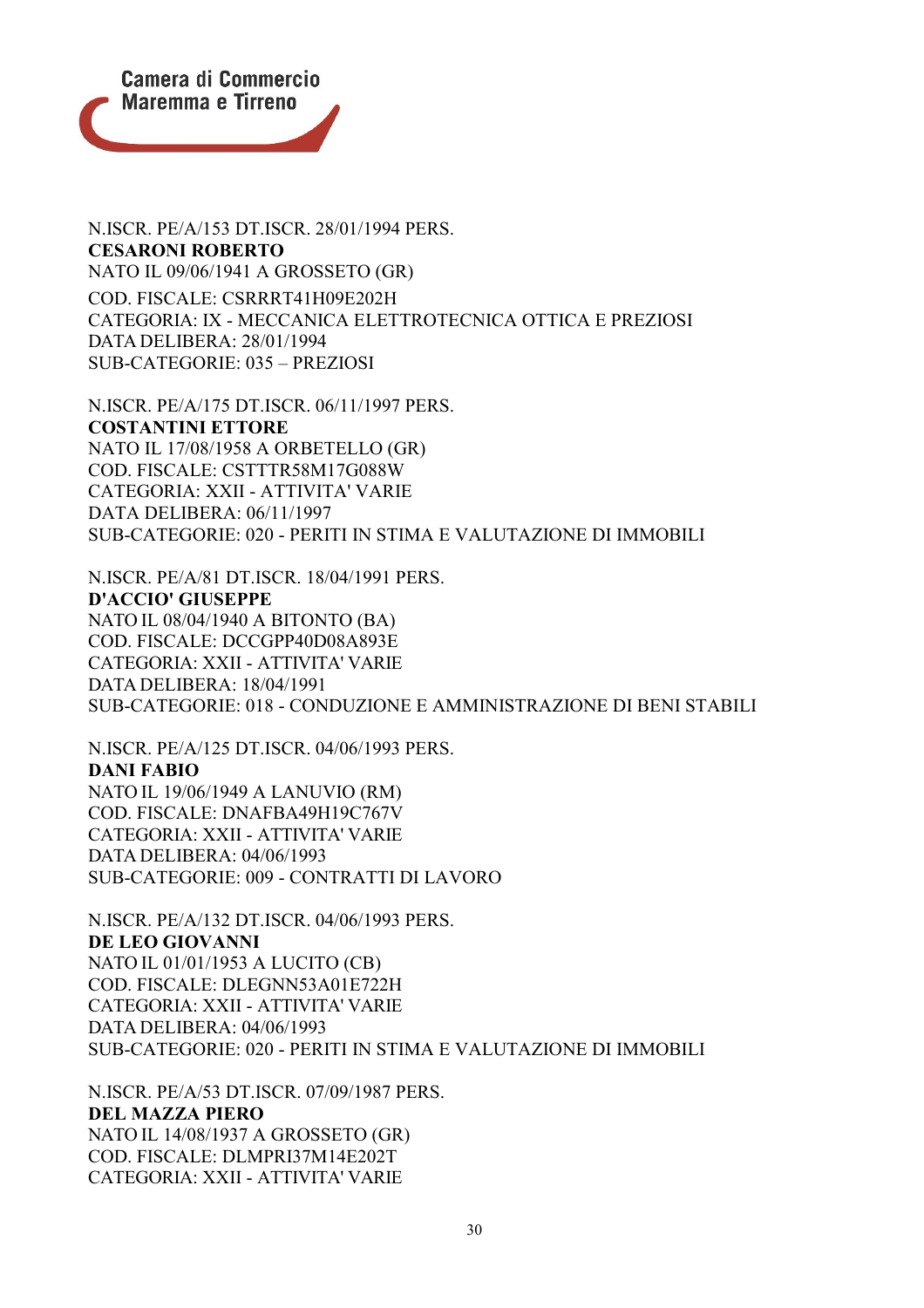

DATA DELIBERA: 07/09/1987 SUB-CATEGORIE: 007 - TRIBUTICOD. FISCALE: DLMPRI37M14E202T

N.ISCR. PE/A/31 DT.ISCR. 10/02/1981 PERS. **FRANCI MARCO** NATO IL 19/02/1950 A MONTERIGGIONI (SI) COD. FISCALE: FRNMRC50B19F598X CATEGORIA: XVII - COMUNICAZIONI INTERNE DATA DELIBERA: 10/02/1981 001 - SPEDIZIONI E TRASPORTI: 011 - FERROVIARI 013 - AUTOMOBILISTICI 014 - A TRAZIONE ANIMALE SUB-CATEGORIE: 2) CATEGORIA: XX - PREVIDENZA ECREDITO DATA DELIBERA: 10/02/1981 001 - TECNICA ASSICURATIVA 002 - LIQUIDAZIONE DANNI: 021 - INCENDI 022 - FURTI 024 - AGRICOLI (GRANDINE) SUB-CATEGORIE: 3) CATEGORIA: XXII - ATTIVITA' VARIE DATA DELIBERA: 10/02/1981 009 - CONTRATTI DI LAVORO 012 - COMMISSIONI ERAPPRESENTANZE 013 - GESTIONE DI SERVIZIO SUB-CATEGORIE: (SERVIZI TECNICI ORGANIZZATIVI, SERVIZI MOVIMENTAZIONE MERCI SERVIZI LEGALI, ASSICURATIVI, SERVIZI PER ORGANIZZAZIONE DI UFFICI AMMINISTRATIVI E SERVIZI PER LA GESTIONE DEL PERSONALE)

N.ISCR. PE/A/42 DT.ISCR. 18/03/1985 PERS. **GABER RODOLFO** NATO IL 13/03/1940 A TRIESTE (TS) COD. FISCALE: GBRRLF40C13L424Z CATEGORIA: XXII - ATTIVITA' VARIE DATA DELIBERA: 14/04/1997 SUB-CATEGORIE: 020 - PERITI IN STIMA E VALUTAZIONE DI IMMOBILI

N.ISCR. PE/A/173 DT.ISCR. 14/04/1997 PERS. **GASPERI GERARDO** NATO IL 01/10/1949 A CAPALBIO (GR) COD. FISCALE: GSPGRD49R01B646K CATEGORIA: XXII - ATTIVITA' VARIE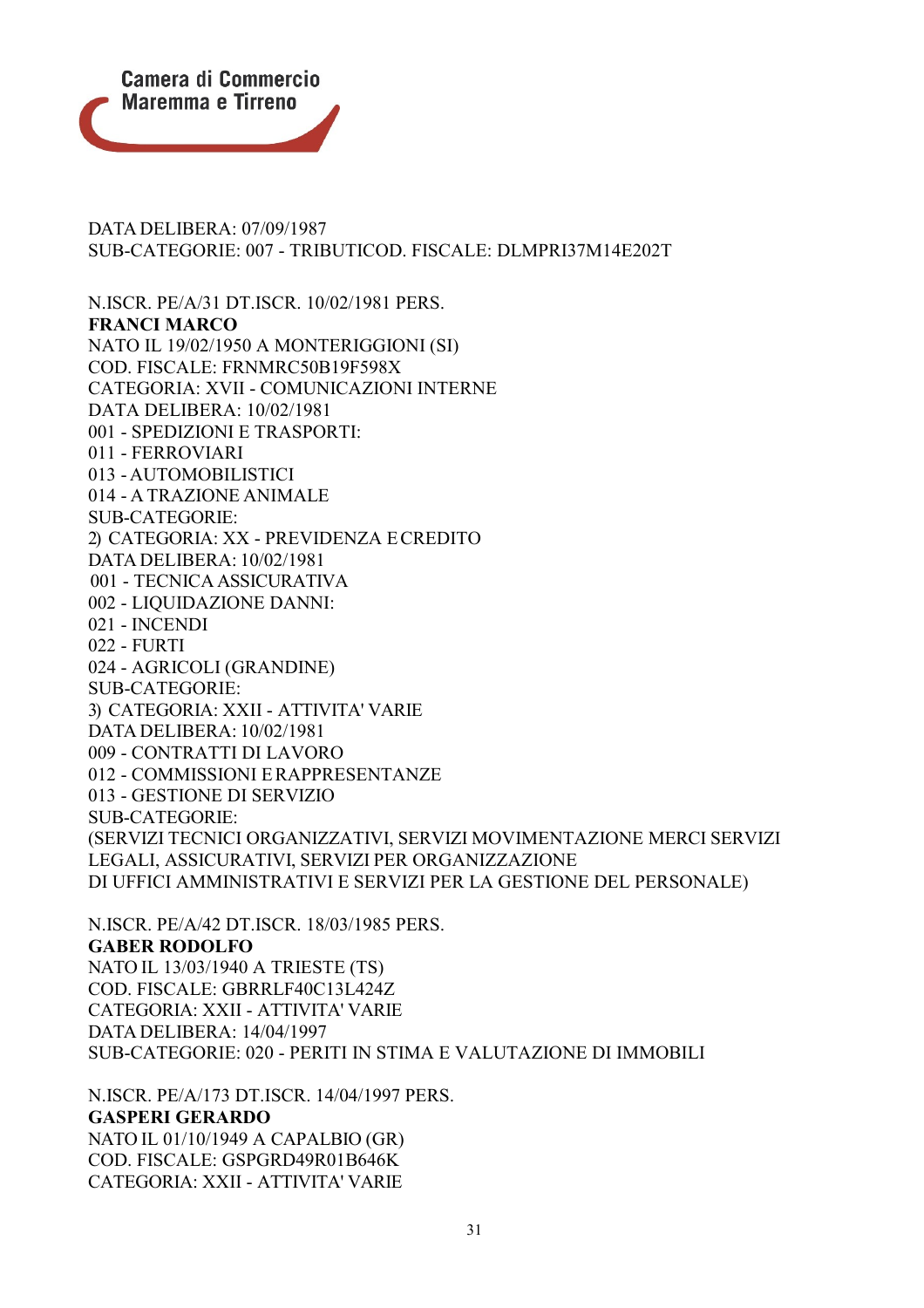

DATA DELIBERA: 14/04/1997 SUB-CATEGORIE: 020 - PERITI IN STIMA E VALUTAZIONE DI IMMOBILI

N.ISCR. PE/A/55 DT.ISCR. 07/09/1987 PERS. **FONTANA MARIA ANTONIA** NATA IL 01/01/1947 A CALESTANO (PR) COD. FISCALE: FNTMNT47A41B408L CATEGORIA: XXII - ATTIVITA' VARIE DATA DELIBERA: 07/09/1987 SUB-CATEGORIE: 009 - CONTRATTI DI LAVORO

N.ISCR. PE/A/43 DT.ISCR. 31/07/1985 PERS. **GENTILI LEONE** NATO IL 13/04/1921 A GROTTE DI CASTRO (VT) COD. FISCALE: GNTLNE21D13E210F CATEGORIA: XXII - ATTIVITA' VARIE DATA DELIBERA: 31/07/1985 SUB-CATEGORIE: 003 - ANTICHITA' - OGGETTI D'ARTE (NUMISMATICA)

N.ISCR. PE/A/122 DT.ISCR. 04/06/1993 PERS. **GIROTTO FRANCESCO** NATO IL 06/09/1960 A ROMA (RM) COD. FISCALE: GRTFNC60P06H501W CATEGORIA: XXII - ATTIVITA' VARIE DATA DELIBERA: 04/06/1993

SUB-CATEGORIE: 007 - TRIBUTI

N.ISCR. PE/A/70 DT.ISCR. 27/03/1990 PERS. **LOPEZ SERGIO ANTONIO** NATO IL 21/03/1958 A VALENCIA () COD. FISCALE: LPZSGN58C21Z614K CATEGORIA: XXII - ATTIVITA' VARIE DATA DELIBERA: 27/03/1990 SUB-CATEGORIE: 001 - LINGUE STRANIERE (TRADUTTORI E INTERPRETI)

N.ISCR. PE/A/135 DT.ISCR. 04/06/1993 PERS. **MANNUCCI ALBERTO** NATO IL 03/08/1960 A SORANO (GR) COD. FISCALE: MNNLRT60M03I841E CATEGORIA: XXII - ATTIVITA' VARIE DATA DELIBERA: 04/06/1993 SUB-CATEGORIE: 020 - PERITI IN STIMA E VALUTAZIONE DI IMMOBILI

N.ISCR. PE/A/177 DT.ISCR. 16/02/1998 PERS. **MECANTONIO ANDREA** NATO IL 24/05/1967 A ORBETELLO (GR) COD. FISCALE: MCNNDR67E24G088X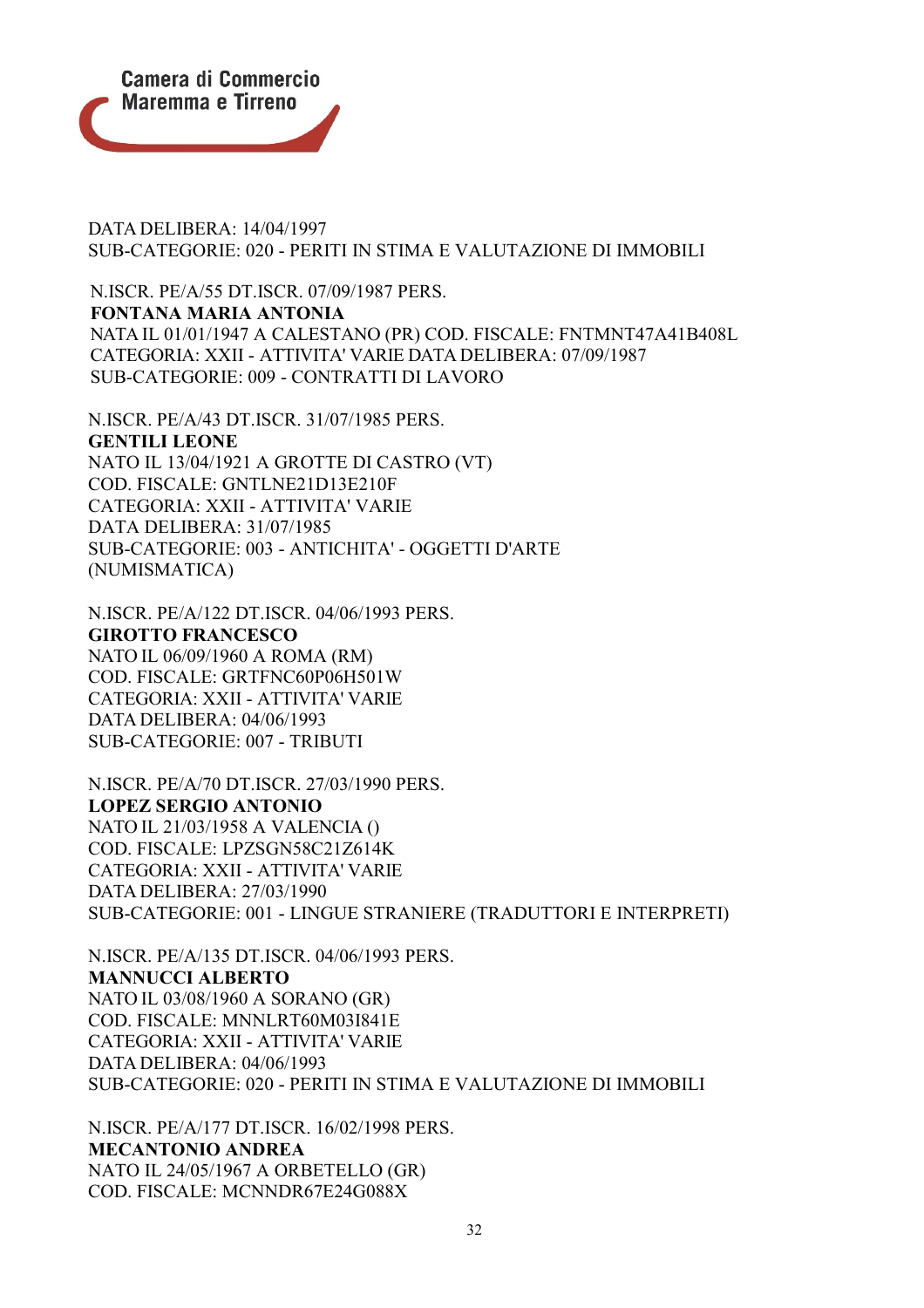

CATEGORIA: IX - MECCANICA ELETTROTECNICA OTTICA E PREZIOSI SUB-CATEGORIE: 035 - PREZIOSI CATEGORIA: XXII - ATTIVITA' VARIE DATA DELIBERA: 16/02/1998 SUB-CATEGORIE: 019 - GEMMOLOGIA

N.ISCR. PE/A/21 DT.ISCR. 27/12/1971 **METRANO CARLO** NATO IL 15/04/1946 A MONTE ARGENTARIO (GR) COD. FISCALE: MTRCRL46D15F437G CATEGORIA: XXI - ATTIVITA' MARITTIME AEREE E DI NAVIGAZIONE INTERNA DATA DELIBERA: 27/12/1971 003 - PORTUALI 004 - AVARIE, SCAFI E APPARECCHIMOTORI 005 - PERDITE E DANNI DERIVANTI DA AVARIEMARITTIME

N.ISCR. PE/A/84 DT.ISCR. 18/04/1991 PERS **MORELLI MASSIMO** NATO IL 08/12/1954 A VELLETRI (RM) COD. FISCALE: MRLMSM54T08L719T CATEGORIA: XXII - ATTIVITA' VARIE DATA DELIBERA: 18/04/1991 007 - TRIBUTI 008 - DOGANA

N.ISCR. PE/A/142 DT.ISCR. 03/08/1993 **MIGNARRI SANDRA** NATA IL 30/11/1952 A GROSSETO (GR) COD. FISCALE: MGNSDR52S70E202F CATEGORIA: XXII - ATTIVITA' VARIE DATA DELIBERA: 03/08/1993 SUB-CATEGORIE: 007 - TRIBUTI

N.ISCR. PE/A/202 DT.ISCR. 19/02/2003 PERS. **MOHAMED ABDEL AZIZ EL GHARIB NABILA** NATA IL 15/12/1964 A IL CAIRO () COD. FISCALE: MHMNBL64T55Z336M CATEGORIA: XXII - ATTIVITA' VARIE DATA DELIBERA: 19/02/2003 SUB-CATEGORIE: 001 - LINGUE STRANIERE (TRADUTTORI E INTERPRETI)

N.ISCR. PE/A/92 DT.ISCR. 18/04/1991 PERS. **MORONI MARINO** NATO IL 06/05/1948 A GROSSETO(GR) COD. FISCALE: MRNMRN48E06E202N CATEGORIA: XXII - ATTIVITA'VARIE SUB-CATEGORIE: 007 - TRIBUTI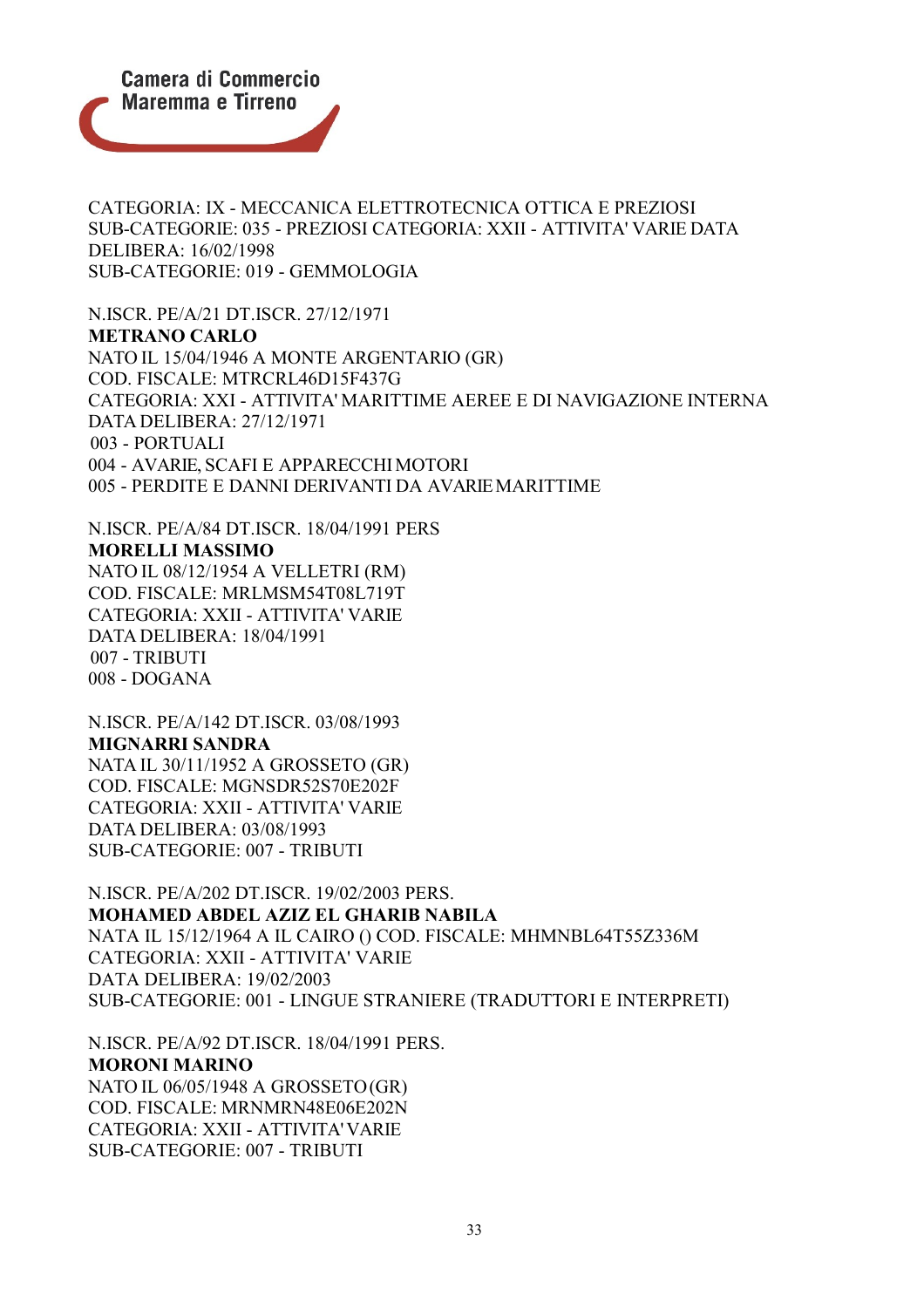

N.ISCR. PE/A/15 DT.ISCR. 19/11/1966 PERS. **NATALI ELVIO** NATO IL 22/07/1928 A ISOLA DEL GIGLIO (GR) COD. FISCALE: NTLLVE28L22E348W CATEGORIA: XX - PREVIDENZA E CREDITO DATA DELIBERA: 19/11/1966 SUB-CATEGORIE: 001 - TECNICA ASSICURATIVA

N.ISCR. PE/A/171 DT.ISCR. 09/09/1996 PERS. **PAREKH RITA** NATA IL 04/01/1970 A CUTTACK-ORISSA COD. FISCALE: PRKRTI70A44Z222Z CATEGORIA: XXII - ATTIVITA' VARIE DATA DELIBERA: 29/09/1996 SUB-CATEGORIE: 019 - GEMMOLOGIA

N.ISCR. PE/A/32 DT.ISCR. 10/02/1981 PERS. **PELLEGRINI ALFIERO** NATO IL 10/10/1946 A GROSSETO (GR) COD. FISCALE: PLLLFR46R10E202U CATEGORIA: I - CEREALI E DERIVATI DATA DELIBERA: 10/02/1981 001 - CEREALI 002 - SEMOLE, FARINE E SOTTOPRODOTTI DELLAMACINAZIONE 003 - PANIFICAZIONE E PANE 008 - FORAGGI, MANGIMI CONCENTRATI E PAGLIA 009 - SEMENTI IN GENERE SUB-CATEGORIE: 2) CATEGORIA: III - VITI VINICOLAOLEARIA DATA DELIBERA: 10/02/1981 001 - VITICOLTURA 002 - UVE, MOSTI, VINI E SOTTOPRODOTTI 003 - BIRRA, LIQUORI, ALCOOL ESCIROPPI 004 - ATTREZZI E RECIPIENTI PER LA LAVORAZIONE E CONSERVAZIONE DEI VINI 005 - OLII E PANNELLI 006 - SEMI OLEOSI 007 - COLTURA DELLE OLIVE E DI ALTRE PIANTE DAOLIO 008 - SPREMITURA, RAFFINATURA DELL'OLIO DI OLIVA, SEMI E LORO MISCELE 009 - OLII VEGETALI, LUBRIFICANTI E GRASSI LUBRIFICANTI SUB-CATEGORIE: 3) CATEGORIA: XX - PREVIDENZA ECREDITO DATA DELIBERA: 10/02/1981 01 - TECNICA ASSICURATIVA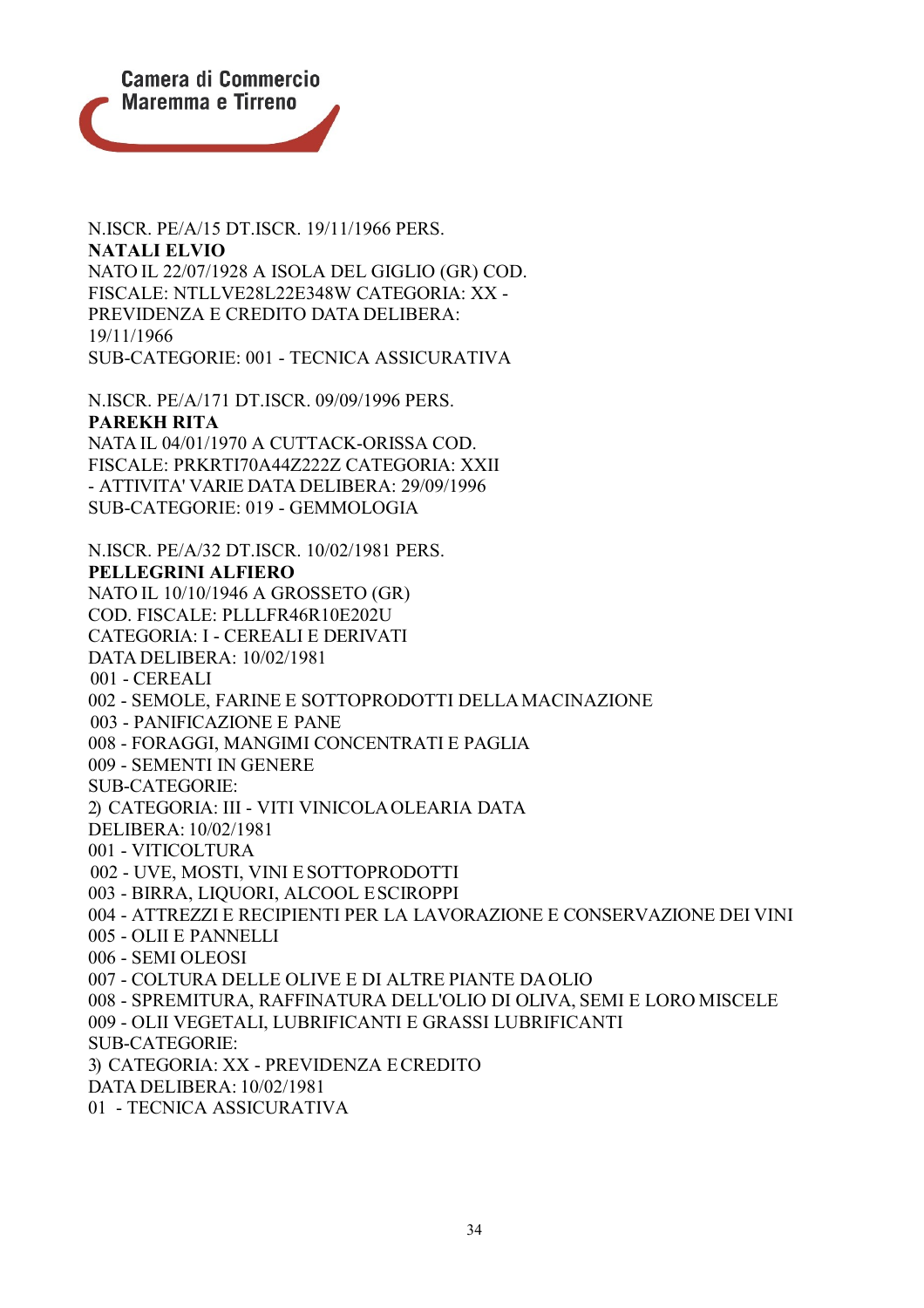

021 - INCENDI 022 - FURTI 024 - AGRICOLI (GRANDINE) 025 - BESTIAME

N.ISCR. PE/A/82 DT.ISCR. 18/04/1991 PERS. **PETTINI CRISTINA** NATA IL 23/07/1959 A GROSSETO (GR) COD. FISCALE: PTTCST59L63E202S CATEGORIA: XXII - ATTIVITA' VARIE DATA DELIBERA: 18/04/1991 007 - TRIBUTI 013 - GESTIONE DI SERVIZIO SUB-CATEGORIE : (ELABORAZIONE DATI PER CONTO TERZI E SERVIZI CONNESSI)

N.ISCR. PE/A/189 DT.ISCR. 09/11/1999 PERS. **PINZUTI MARZIA** NATA IL 19/03/1972 A GROSSETO (GR) COD. FISCALE: PNZMRZ72C59E202S CATEGORIA: XXII - ATTIVITA' VARIE DATA DELIBERA: 09/11/1999 SUB-CATEGORIE: 001 - LINGUE STRANIERE (TRADUTTORI E INTERPRETI)

N.ISCR. PE/A/33 DT.ISCR. 10/02/1981 PERS. **PROSPERI MARA** NATA IL 22/05/1952 A GROSSETO (GR) COD. FISCALE: PRSMRA52E62E202X CATEGORIA: X - CHIMICA

DATA DELIBERA: 10/02/1981

001 - ACIDI ORGANICI ED INORGANICI

002 - ALCALI

003 - PRODOTTI CHIMICI ED ORGANICI

004 - PRODOTTI CHIMICI INORGANICI

005 - PRODOTTI CHIMICI PER L'AGRICOLTURA

010 - MATERIE COLORANTI

011 - PRODOTTI MEDICINALI/FARMACEUTICI-ACQUE MINERALI-SUCCHI EBEVANDE

017 - DETERSIVI, CANDEGGIANTI

019 - SOSTANZE GRASSE E DERIVATI, SAPONI, GLICERINE

021 - OLII ESSENZIALI E PROFUMERIE

022 - RESINE SINTETICHE

027 - SOLVENTI DI GRASSI, TRIELINA ED ALTRI

029 - PRODOTTI CHIMICI IN GENERE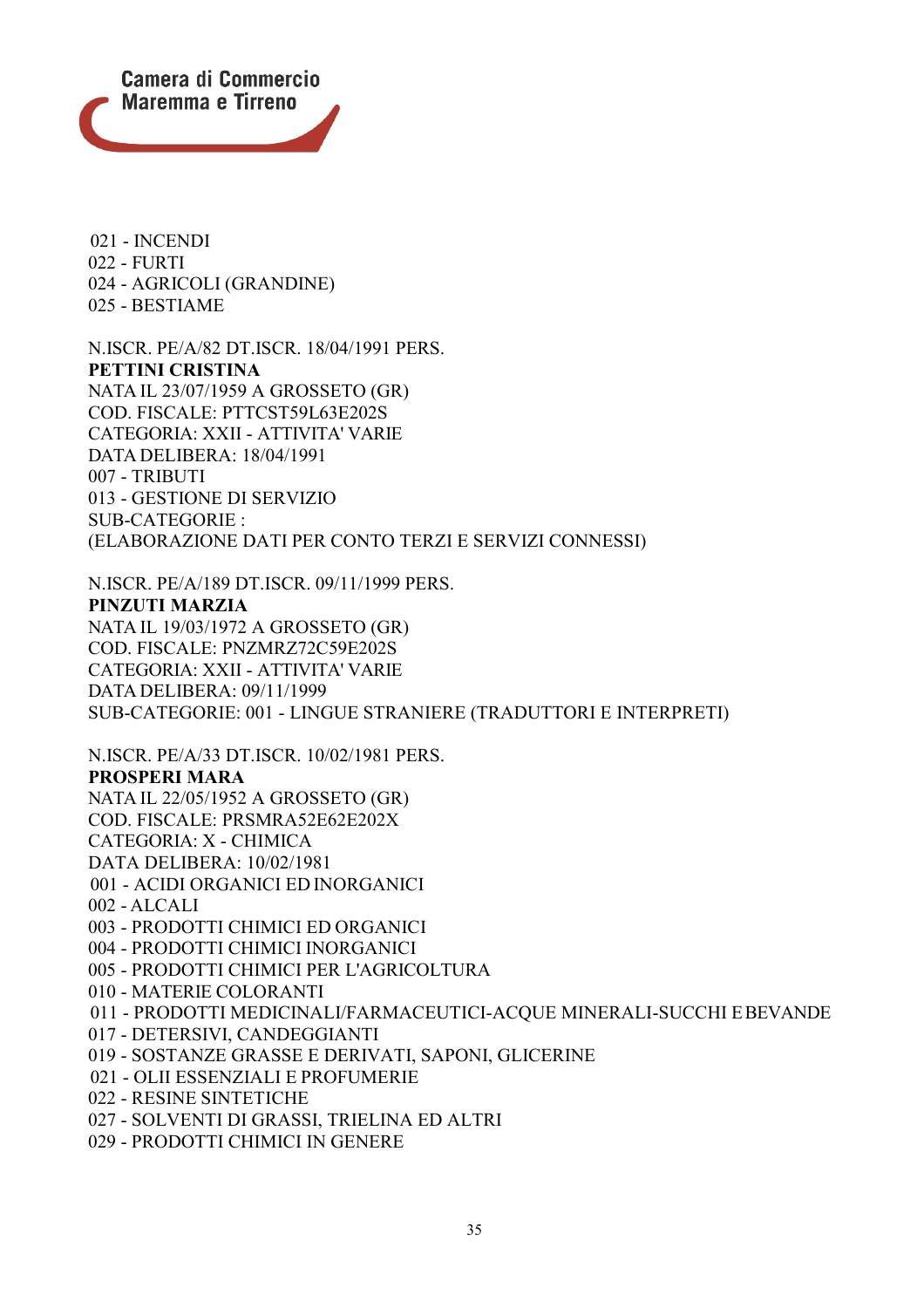

N.ISCR. PE/A/181 DT.ISCR. 29/10/1988 PERS. **RAMBELLI MAURO** NATO IL 31/07/1953 A ORBETELLO (GR) COD. FISCALE: RMBMRA53L31G088T VIA N. SAURO 18 ELENCO CATEGORIE 1) CATEGORIA: XX - PREVIDENZA ECREDITO DATA DELIBERA: 29/10/1998 SUB-CATEGORIE: 001 - TECNICA ASSICURATIVA

N.ISCR. PE/A/212 DT.ISCR. 21/12/2004 PERS. **REGOLI VANESSA** NATO IL 30/09/1975 A PISA (PI) COD. FISCALE: RGLVSS75P70G702A CATEGORIA: XXII - ATTIVITA' VARIE DATA DELIBERA: 21/12/2004 REQUISITI: REQUISITI CUMULATIVI SETTORE: NON ALIMENTARI SUB-CATEGORIE: 001 - LINGUE STRANIERE (TRADUTTORI E INTERPRETI)

N.ISCR. PE/A/134 DT.ISCR. 04/06/1993 PERS. **RICCARDI MARIO** NATO IL 02/04/1940 A ROMA (RM) COD. FISCALE: RCCMRA40D02H501Y CATEGORIA: XXII - ATTIVITA' VARIE DATA DELIBERA: 04/06/1993 SUB-CATEGORIE: 020 - PERITI IN STIMA E VALUTAZIONE DI IMMOBILI

N.ISCR. PE/A/213 DT.ISCR. 10/06/2005 PERS. **ROMOLI RENATA** NATO IL 26/11/1965 A LONDRA () CATEGORIA: XXII - ATTIVITA' VARIE DATA DELIBERA: 10/06/2005 REQUISITI: PRATICA COMMERCIALE SUB-CATEGORIE: 001 - LINGUE STRANIERE (TRADUTTORI E INTERPRETI)

N.ISCR. PE/A/140 DT.ISCR. 03/08/1993 PERS. **ROSSI CLAUDIO** NATO IL 10/03/1957 A GROSSETO (GR) COD. FISCALE: RSSCLD57C10E202K CATEGORIA: XXII - ATTIVITA' VARIE DATA DELIBERA: 03/08/1993 SUB-CATEGORIE: 007 – TRIBUTI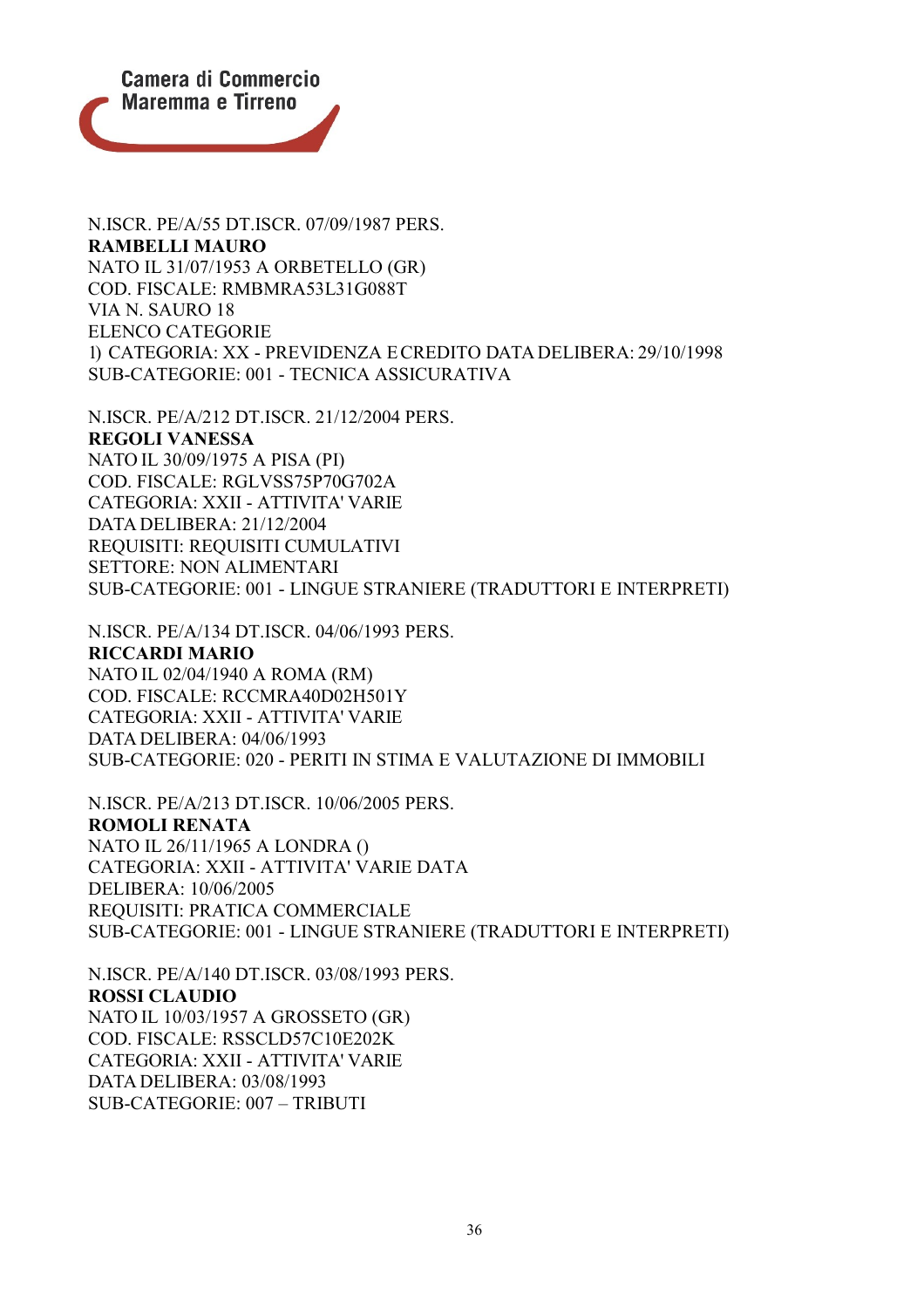

N.ISCR. PE/A/164 DT.ISCR. 08/04/1995 PERS. **RUSSO GIOVANNI** NATO IL 01/01/1954 A TARANTO (TA) COD. FISCALE: RSSGNN54A01L049C CATEGORIA: XXII - ATTIVITA' VARIE DATA DELIBERA: 08/04/1995 SUB-CATEGORIE: 020 - PERITI IN STIMA E VALUTAZIONE DI IMMOBILI

N.ISCR. PE/A/160 DT.ISCR. 20/12/1994 PERS. **SABATINI VINCENZO** NATO IL 19/10/1953 A MONTE ARGENTARIO (GR) COD. FISCALE: SBTVCN53R19F437Q CATEGORIA: XXI - ATTIVITA' MARITTIME AEREE E DI NAVIGAZIONE INTERNA DATA DELIBERA: 20/12/1994 SUB-CATEGORIE: 004 - AVARIE, SCAFI E APPARECCHI MOTORI

N.ISCR. PE/A/219 DT.ISCR. 29/04/2008 PERS. **SANTI LUCA** NATO IL 03/10/1961 A CASTEL DEL PIANO (GR) COD. FISCALE: SNTLCU61R03C085A CATEGORIA: XXI - ATTIVITA' MARITTIME AEREE E DI NAVIGAZIONE INTERNA DATA DELIBERA: 29/04/2008 SUB CATEGORIE 002 - NAVI, GALLEGGIANTI IN GENERE 004 - AVARIE, SCAFI E APPARECCHI MOTORI

N.ISCR. PE/A/136 DT.ISCR. 04/06/1993 PERS. **SARPERI GUJA** NATA IL 03/12/1958 A GROSSETO (GR) COD. FISCALE: SRPGJU58T43E202J CATEGORIA: XXII - ATTIVITA' VARIE DATA DELIBERA: 04/06/1993 SUB-CATEGORIE: 020 - PERITI IN STIMA E VALUTAZIONE DI IMMOBILI

N.ISCR. PE/A/35 DT.ISCR. 06/12/1982 PERS. **SCOTTO FRANCESCO** NATO IL 02/08/1927 A MONTE ARGENTARIO (GR) COD. FISCALE: SCTFNC27M02F437U CATEGORIA: XXI - ATTIVITA' MARITTIME AEREE E DI NAVIGAZIONE INTERNA DATA DELIBERA: 06/12/1982 002 - NAVI, GALLEGGIANTI IN GENERE 004 - AVARIE, SCAFI E APPARECCHIMOTORI 005 - PERDITE E DANNI DERIVANTI DA AVARIE MARITTIME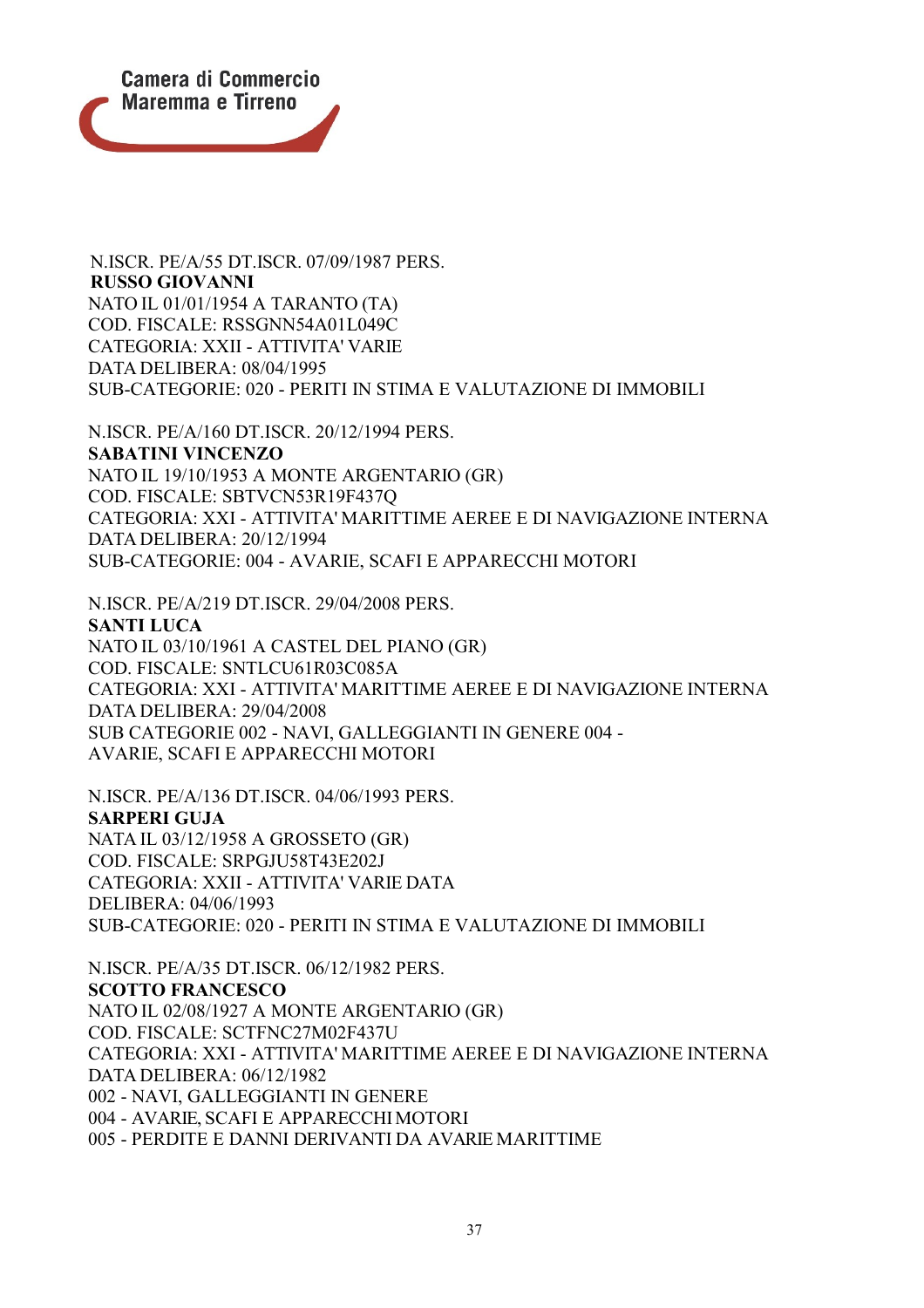

N.ISCR. PE/A/118 DT.ISCR. 04/06/1993 PERS. **SEGNINI CATIA** NATA IL 21/04/1962 A FOLLONICA (GR) COD. FISCALE: SGNCTA62D61D656S DATA DELIBERA: 04/06/1993 SUB-CATEGORIE: 001 - LINGUE STRANIERE (TRADUTTORI E INTERPRETI) LINGUA: INGLESE, FRANCESE, SPAGNOLO 2) CATEGORIA: XXII - ATTIVITA' VARIE DATA DELIBERA: 04/06/1993 SUB-CATEGORIE: 007 - TRIBUTI N.ISCR. PE/A/24 DT.ISCR. 16/05/1977 PERS. **SENIS RICCARDO** NATO IL 05/03/1951 A GROSSETO (GR) COD. FISCALE: SNSRCR51C05E202S CATEGORIA: I - CEREALI E DERIVATI DATA DELIBERA: 16/05/1977 001 - CEREALI 002 - SEMOLE, FARINE E SOTTOPRODOTTI DELLAMACINAZIONE 006 - RISO, RISONE E SOTTOPRODOTTI 007 - AMIDI, DESTRINE E GLUCOSIO 008 - FORAGGI, MANGIMI CONCENTRATI E PAGLIA 009 - SEMENTI IN GENERE SUB-CATEGORIE: 2) CATEGORIA: III - VITI VINICOLAOLEARIA DATA DELIBERA: 16/05/1977 001 - VITICOLTURA 002 - UVE, MOSTI, VINI E SOTTOPRODOTTI 003 - BIRRA, LIQUORI, ALCOOL ESCIROPPI 004 - ATTREZZI E RECIPIENTI PER LA LAVORAZIONE E CONSERVAZIONE DEI VINI 005 - OLII E PANNELLI 006 - SEMI OLEOSI 007 - COLTURA DELLE OLIVE E DI ALTRE PIANTE DAOLIO 008 - SPREMITURA, RAFFINATURA DELL'OLIO DI OLIVA, SEMI E LORO MISCELE 009 - OLII VEGETALI, LUBRIFICANTI E GRASSI LUBRIFICANTI 010 - OLIO AL SOLFURO E SANSED'OLIVA SUB-CATEGORIE : 3) CATEGORIA: IV - ZOOTECNIA EPESCA DATA DELIBERA: 16/05/1977 001 - BESTIAME VIVO 002 - CARNI MACELLATE E SOTTOPRODOTTI 003 - BUDELLE E CARNI INSACCATE 004 - LATTE E DERIVATI 005 - GRASSI ANIMALI 006 - MARGARINA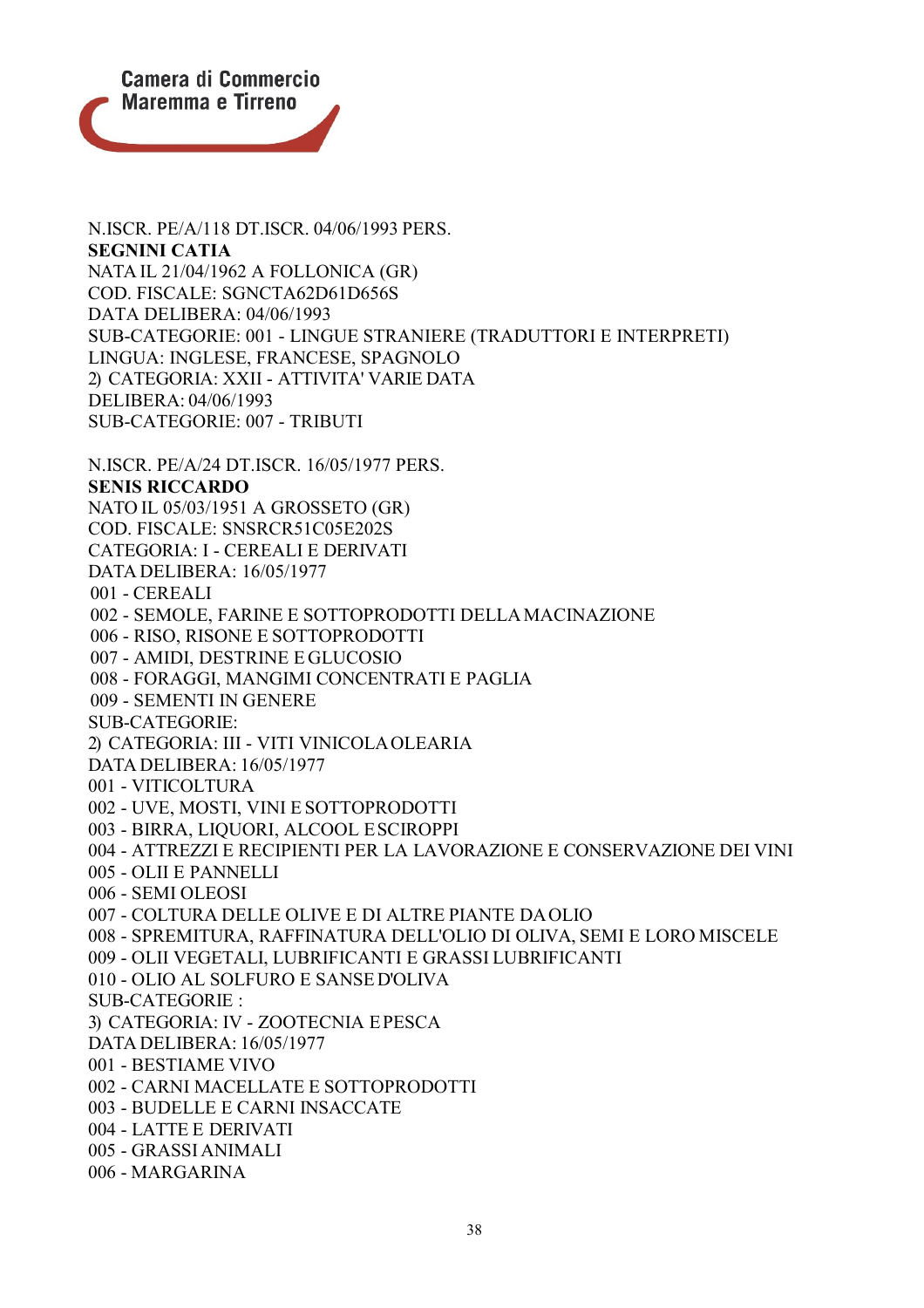

007 - PESCE 008 - RANE 009 - SALAGIONE, CONSERVAZIONE E LAVORAZIONE DEL PESCE 010 - MOLLUSCHICOLTURA E MITICOLTURA – LUMACHE 012 - MADREPERLA 013 - AVICOLTURA TABELLA XIV 014 - CONIGLICOLTURA 015 - SETOLE, CRINE ANIMALE E PELLIGREZZE 016 - PENNE E PIUME 017 - OSSA, CORNA, UNGHIE E SANGUE 018 - PISCICOLTURA 019 - COLLA DI PESCE E SOTTOPRODOTTI DELPESCE 020 - ROSTICCERIE E FRIGGITORIE 021 - CONSERVE ALIMENTARI E ANIMALI N.ISCR. PE/A/145 DT.ISCR. 03/08/1993 PERS. **SIMI ANTONIO** NATO IL 28/09/1968 A SIENA (SI) COD. FISCALE: SMINTN68P28I726Q

CATEGORIA: XXII - ATTIVITA' VARIE DATA DELIBERA: 03/08/1993 SUB-CATEGORIE: 007 - TRIBUTI

N.ISCR. PE/A/209 DT.ISCR. 05/10/2004 PERS. **SORDINI FRANCESCO** NATO IL 11/03/1945 A MONTE ARGENTARIO (GR) COD. FISCALE: SRDFNC45C11F437N CATEGORIA: XXI - ATTIVITA' MARITTIME AEREE E DI NAVIGAZIONE INTERNA DATA DELIBERA: 05/10/2004 REQUISITI: PRATICA COMMERCIALE SETTORE: NON ALIMENTARI 001 - NAUTICA 002 - NAVI, GALLEGGIANTI IN GENERE 003 - PORTUALI 004 - AVARIE, SCAFI E APPARECCHIMOTORI 005 - PERDITE E DANNI DERIVANTI DA AVARIE MARITTIME

N.ISCR. PE/A/126 DT.ISCR. 04/06/1993 PERS. **STRATI ANTONIO** NATO IL 25/02/1961 A GROSSETO (GR) COD. FISCALE: STRNTN61B25E202U CATEGORIA: XXII - ATTIVITA' VARIE DATA DELIBERA: 04/06/1993 SUB-CATEGORIE: 007 - TRIBUTI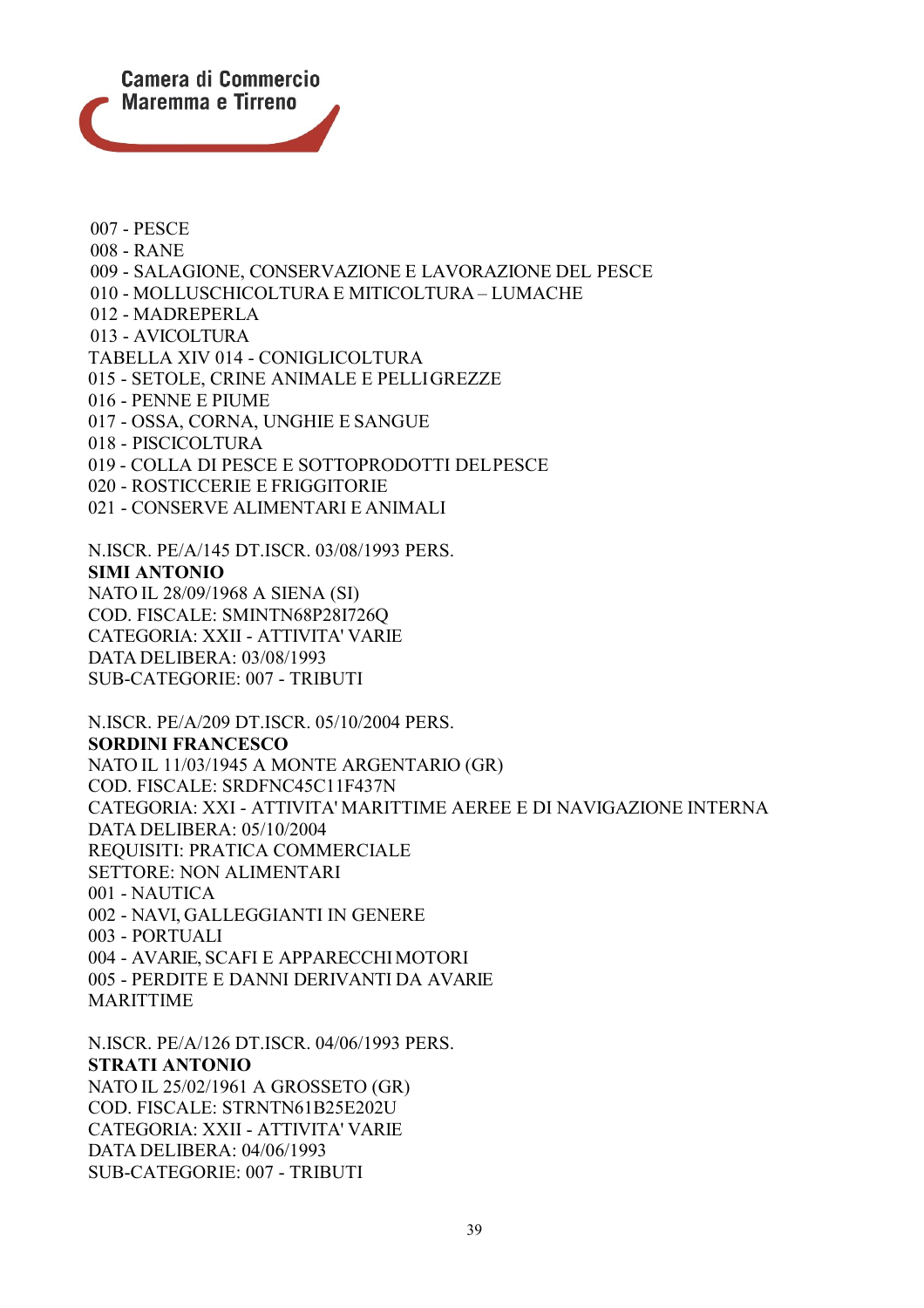

N.ISCR. PE/A/61 DT.ISCR. 10/10/1988 PERS. **SPERONI ELISABETTA** NATA IL 13/09/1963 A MASSA MARITTIMA (GR) COD. FISCALE: SPRLBT63P53F032I DATA DELIBERA: 10/10/1988 SUB-CATEGORIE: 001 - LINGUE STRANIERE (TRADUTTORI E INTERPRETI)

N.ISCR. PE/A/100 DT.ISCR. 15/05/1992 PERS. **SGURA MARIANO** NATO IL 06/09/1949 A OSTUNI (BR) COD. FISCALE: SGRMRN49P06G187W CATEGORIA: XXII - ATTIVITA' VARIE DATA DELIBERA: 15/05/1992 SUB-CATEGORIE: 007 - TRIBUTI

N.ISCR. PE/A/38 DT.ISCR. 28/05/1984 PERS. **TARGIONI ALFREDO** NATO IL 06/06/1955 A FIRENZE (FI) COD. FISCALE: TRGLRD55H06D612M CATEGORIA: XXI - ATTIVITA' MARITTIME AEREE E DI NAVIGAZIONE INTERNA DATA DELIBERA: 28/05/1984 004 - AVARIE, SCAFI E APPARECCHIMOTORI 005 - PERDITE E DANNI DERIVANTI DA AVARIEMARITTIME

N.ISCR. PE/A/105 DT.ISCR. 03/11/1992 PERS. **TOZZI SIMONA** NATA IL 08/05/1968 A GROSSETO (GR) COD. FISCALE: TZZSMN68E48E202Y CATEGORIA: XXI - ATTIVITA' MARITTIME AEREE E DI NAVIGAZIONE INTERNA DATA DELIBERA: 03/11/1992 002 - NAVI, GALLEGGIANTI IN GENERE 004 - AVARIE, SCAFI E APPARECCHI MOTORI

N.ISCR. PE/A/179 DT.ISCR. 28/07/1998 PERS. **VALENTINO ANGELO** NATO IL 29/09/1961 A GROSSETO (GR) COD. FISCALE: VLNNGL61P29E202G CATEGORIA: XXII - ATTIVITA' VARIE DATA DELIBERA: 28/07/1998 SUB-CATEGORIE: 021 - ESPERTI DI STATISTICA

N.ISCR. PE/A/168 DT.ISCR. 18/03/1996 PERS. **VANNI RAFFAELLA** NATA IL 22/10/1956 A GROSSETO (GR)